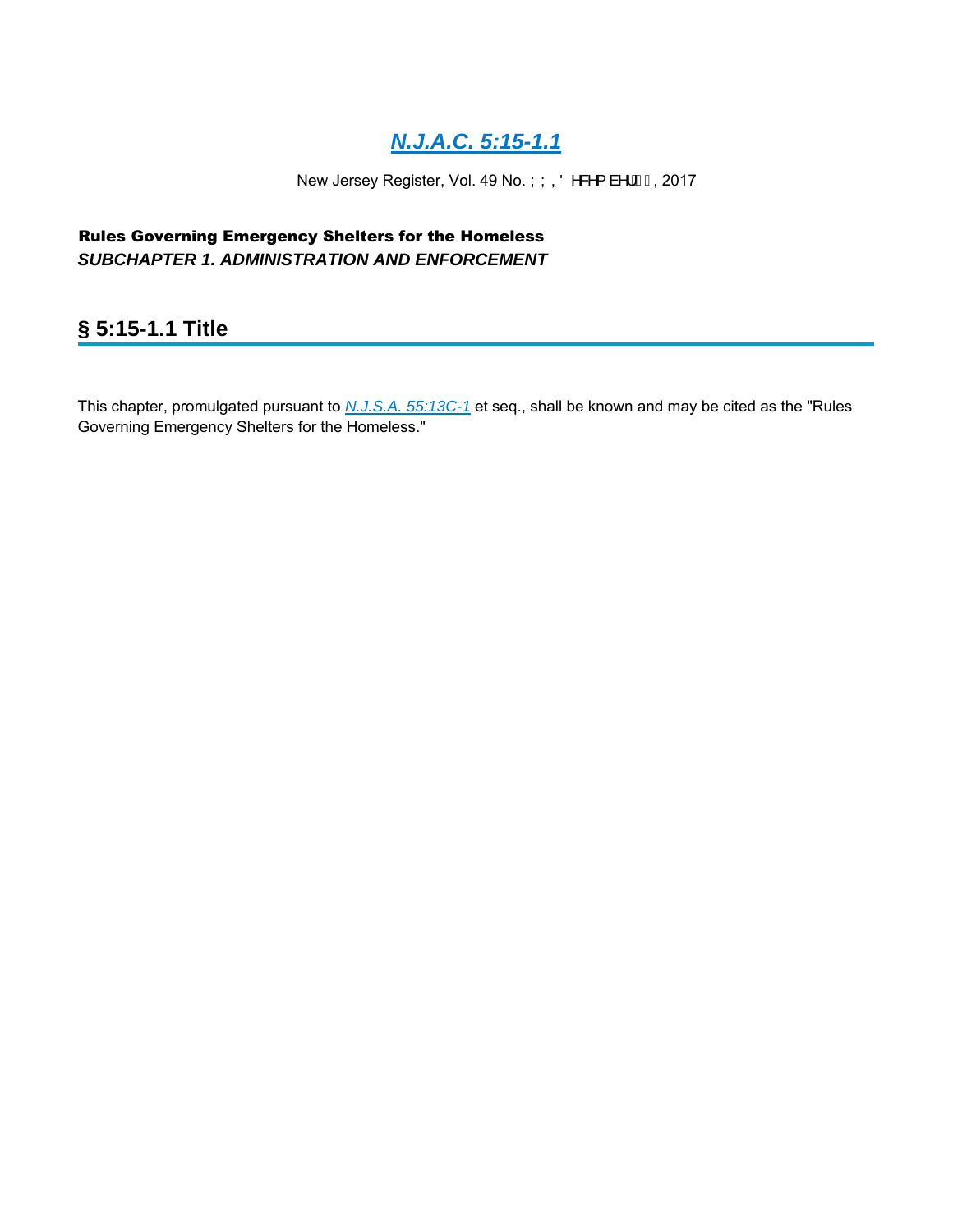New Jersey Register, Vol. 49 No. 12, June 19, 2017

#### *SUBCHAPTER 1. ADMINISTRATION AND ENFORCEMENT*

## **§ 5:15-1.2 Scope and purpose**

- **(a)** These rules are promulgated for the purpose of establishing standards to ensure that every emergency shelter in the State of New Jersey is constructed, maintained, and operated in such a manner as will protect the health, safety, and welfare of its occupants.
- **(b)** These rules shall not apply to institutions or facilities subject to the inspection and licensing of the State Department of Human Services or the Department of Corrections; facilities operated by the Division of Youth and Family Services; or facilities subject to the supervision of the Department of Health pursuant to *N.J.S.A. 26:1-1* et seq. of the Public Health Law.
- **(c)** Any person, partnership, corporation, organization, county, municipality or other entity, which operates a shelter is subject to the requirements of these rules.
- **(d)** The provisions of these rules apply to any facility providing shelter and services to homeless adults or families and:
	- **1.** Is not a hotel or motel facility, a rooming house or a facility which provides shelter substantially similar to a house or an apartment and which includes individual private cooking areas and private bathrooms, except if the hotel, motel or rooming house space is used by a social services agency, and the space is used under a contract or lease with the hotel, motel or rooming house (including hotels and motels owned or leased by not-for-profit or charitable organizations), in which case these rules shall apply.
	- **2.** Is not a boarding home whose owner is licensed pursuant to *N.J.S.A. 55:13B-1* et seq.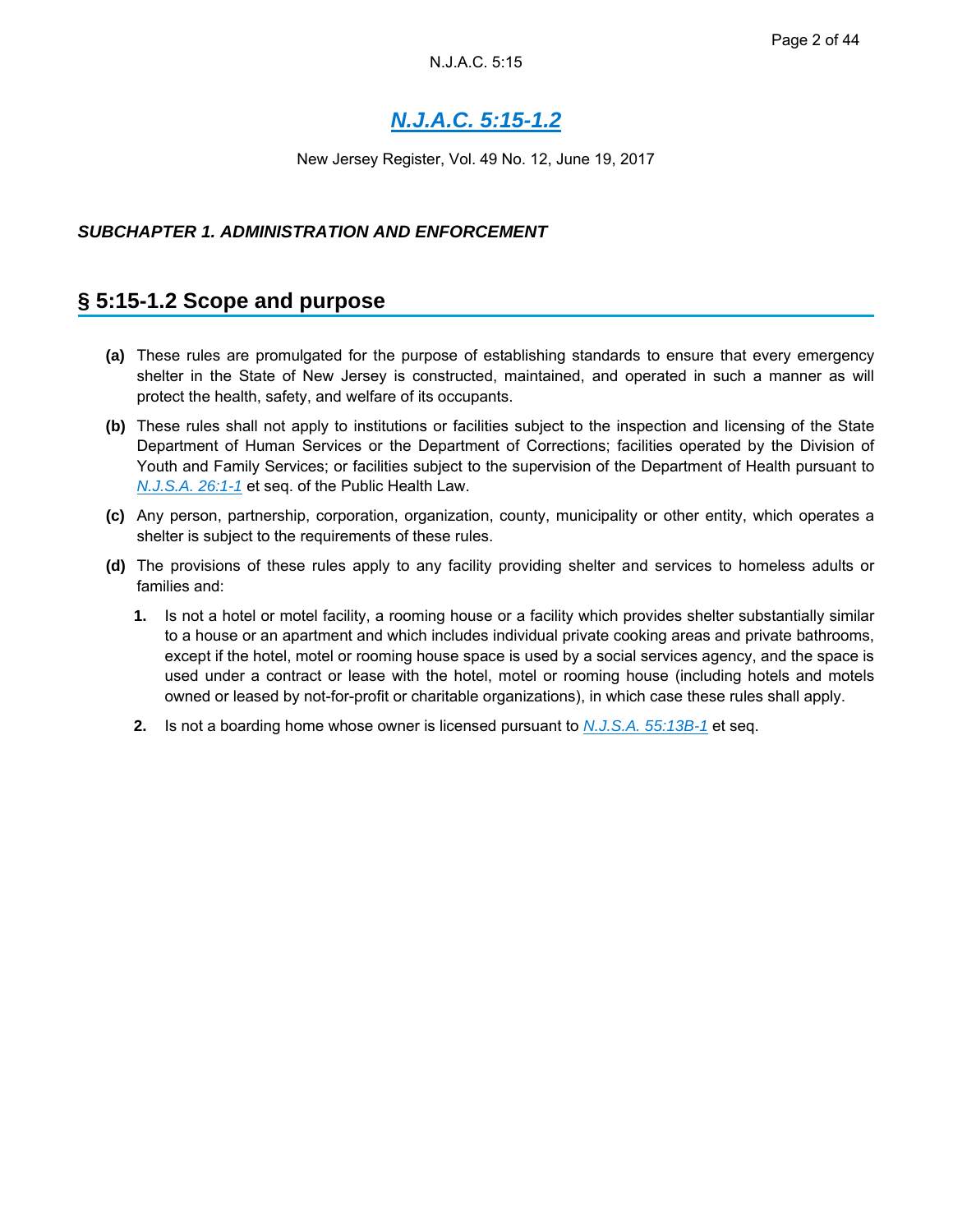New Jersey Register, Vol. 49 No. 12, June 19, 2017

#### *SUBCHAPTER 1. ADMINISTRATION AND ENFORCEMENT*

## **§ 5:15-1.3 Administration and enforcement**

- **(a)** It shall be the duty and responsibility of the public officer designated by the municipality to administer and enforce the provisions of these rules with regard to emergency shelters for the homeless located within the municipality, except that an emergency shelter operated by the authority appointing the public officer shall for the scope and purpose of these rules be under the sole jurisdiction of the Bureau.
	- **1.** When a municipality does not designate and appoint a public officer to administer and enforce these rules within 90 days of the effective date of these rules, it shall be the duty of the Bureau to administer and enforce them.
	- **2.** A municipality shall notify the Bureau of the name and office telephone number of the person appointed.
	- **3.** The construction official of a municipality shall issue a temporary certificate of occupancy on a building requiring a certificate of occupancy pursuant to the State Uniform Construction Code when the public officer or Bureau is satisfied that the shelter meets the standards set forth in these rules.
	- **4.** The Bureau may enter into an agreement or agreements with any State Department or agency authorizing that department or agency to enforce these rules or the rules of that department or agency.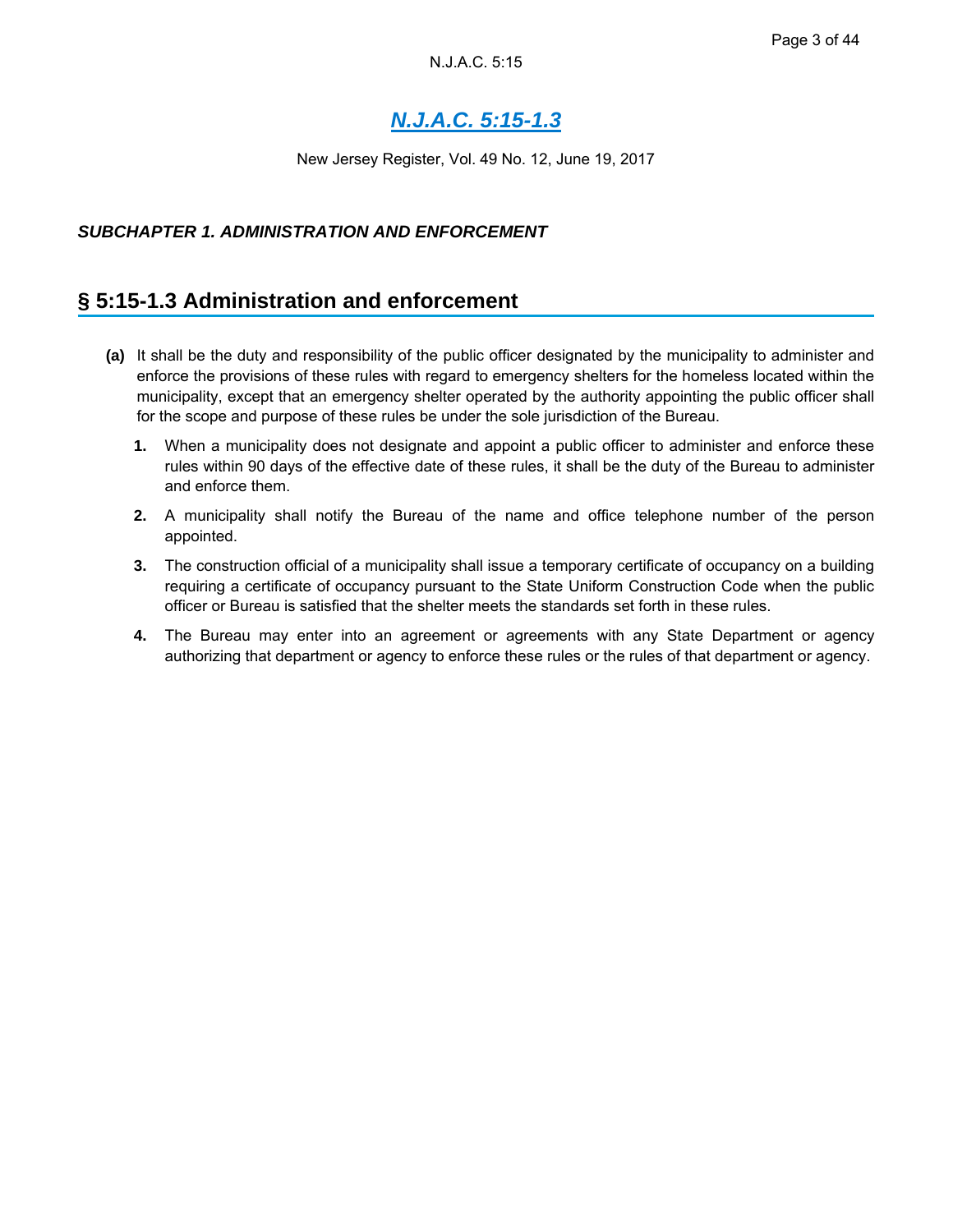# *N.J.A.C. 5:15-1.4*

New Jersey Register, Vol. 49 No. 12, June 19, 2017

### *SUBCHAPTER 1. ADMINISTRATION AND ENFORCEMENT*

# **§ 5:15-1.4 Continuation of lawful existing use**

The lawful occupancy and use of any emergency shelter for the homeless existing on May 1, 1989 may be continued unless a change is required by the provisions of these rules or unless it is owned or operated by a person who has not obtained a license on or before May 31, 1989.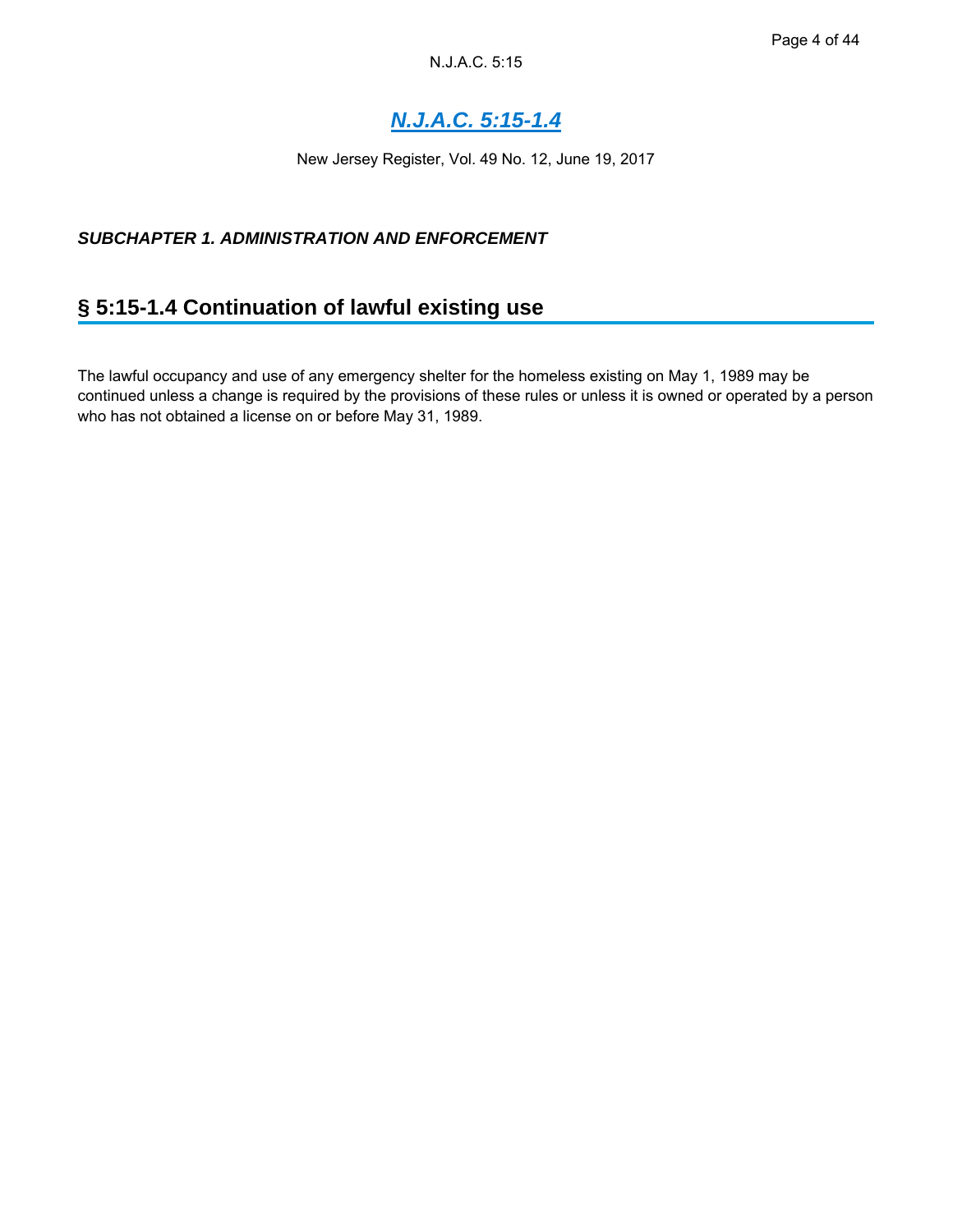New Jersey Register, Vol. 49 No. YY, Ö^&\{ à^¦ frait, 2017

### *SUBCHAPTER 1. ADMINISTRATION AND ENFORCEMENT*

## **§ 5:15-1.5 Construction and alteration; change of use**

- **(a)** No emergency shelter for the homeless may be constructed or altered except in accordance with the Uniform Construction Code (*N.J.A.C. 5:23*).
- **(b)** No building which is not lawfully occupied and used as an emergency shelter for the homeless on May 1, 1989 shall be used as an emergency shelter for the homeless unless the owner and any operator thereof has been licensed as provided in these rules and unless a certificate of occupancy allowing use as an emergency shelter for the homeless for the number of occupants accommodated or intended to be accommodated is obtained from the construction official having jurisdiction.
- **(c)** A new or amended certificate of occupancy shall be required in the event of any change of use other than the following:
	- **1.** A conversion from a one or two-unit dwelling to an emergency shelter occupied or intended to be occupied by five or fewer residents.
	- **2.** A conversion from a multiple dwelling to an emergency shelter occupied or designed to be occupied by at least six and not more than 20 residents.
	- **3.** A conversion from a hotel to an emergency shelter occupied or intended to be occupied by no more than the designed occupant load.
	- **4.** The use of a building, or portion thereof, that is an auditorium, gymnasium or similar assembly use æ &^-a in the W<sub>i</sub>  $\frac{3}{4}$  I{  $\frac{\hat{A}}{\hat{O}}$  } • d' &  $\frac{3}{4}$  Code $\frac{\hat{B}}{\hat{B}}$  **Redigional Geoden-** as defined in *N.J.A.C. 5:15-1.6(b)*2.
- **(d)** Nothing in these rules shall be construed to impair the power of the construction official or fire official to enforce any applicable provision of their respective codes pertaining to emergency shelters, including, without limitation, provisions concerning hazardous conditions in existing buildings.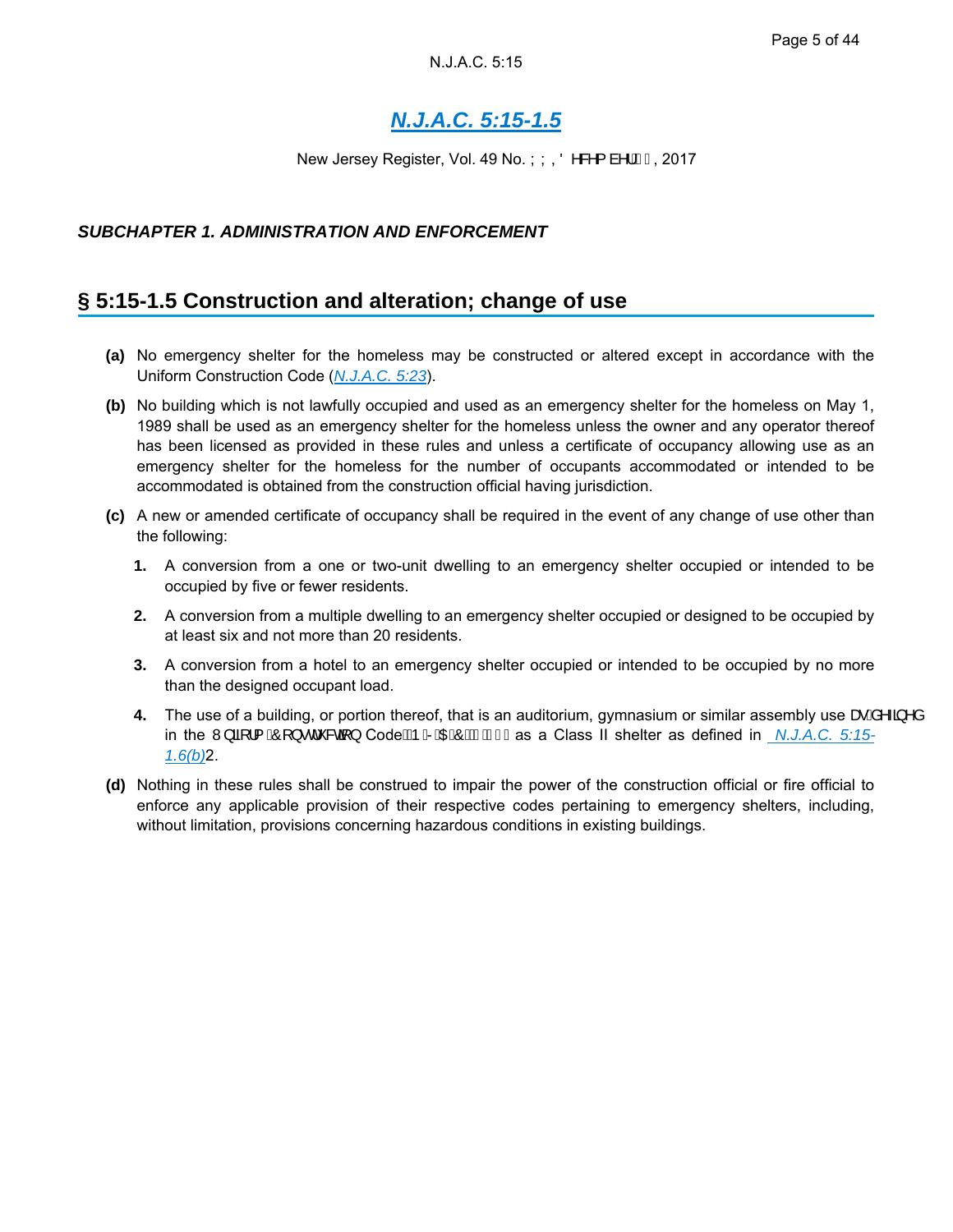New Jersey Register, Vol. 49 No. 12, June 19, 2017

#### *SUBCHAPTER 1. ADMINISTRATION AND ENFORCEMENT*

## **§ 5:15-1.6 Licenses**

- **(a)** No person or agency shall own or operate an emergency shelter for the homeless without a license from the public official having jurisdiction, or the Bureau.
- **(b)** There shall be three classes of shelters, which shall be as follows:
	- **1.** Class I--adult individuals, 24 hour a day shelter;
	- **2.** Class II--adult individuals, providing shelter during the night time hours only;
	- **3.** Class III--facilities with children.
- **(c)** The annual fee for licenses shall be \$ 10.00.
- **(d)** Except as otherwise provided in the Rehabilitated Convicted Offenders Act (*N.J.S.A. 2A:168A-1* et seq.), no license shall be issued to any person who has at any time been convicted of embezzlement, extortion, crimes against the person or other like offenses, or to any partnership of which such person is a member, or to any association or corporation which said person is an officer, director, employee who will be responsible for the operation of the facility or in which, as a stockholder, such person has or exercises a controlling interest either directly or indirectly.
- **(e)** No license shall be issued to any person who is not qualified pursuant to *N.J.A.C. 5:15-4.15(e)*.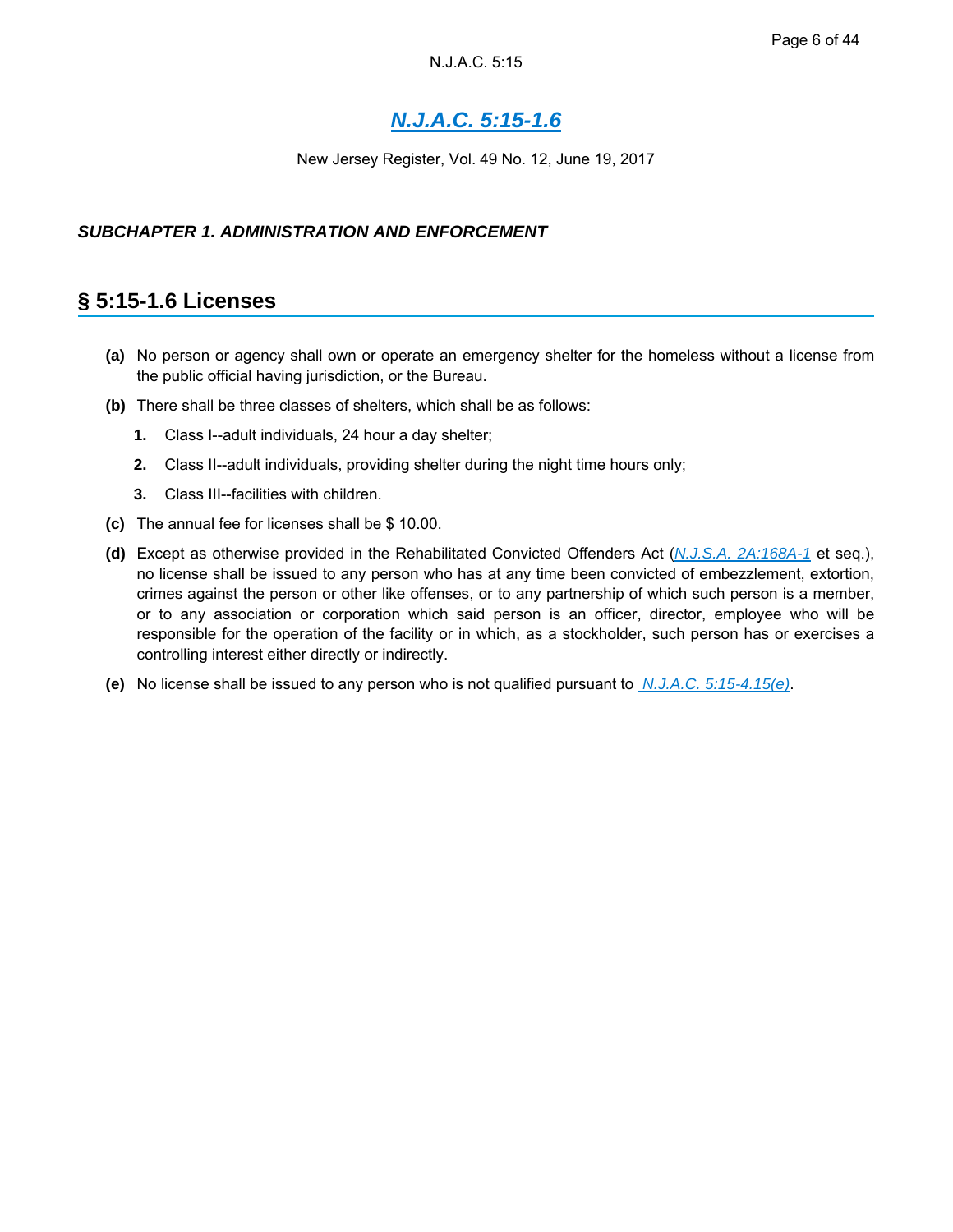New Jersey Register, Vol. 49 No. 12, June 19, 2017

#### *SUBCHAPTER 1. ADMINISTRATION AND ENFORCEMENT*

## **§ 5:15-1.7 License applications**

- **(a)** The following information shall be required of a person applying for a license:
	- **1.** Name of applicant;
	- **2.** Address;
	- **3.** Telephone number;
	- **4.** Social Security, federal I.D. number or non-profit I.D. number;
	- **5.** Date of birth;
	- **6.** Names and addresses of all partners, officers, directors and stockholders owning a controlling interest if the applicant is a partnership, association or corporation;
	- **7.** Name and home address of the person upon whom any orders or notices shall be served;
	- **8.** The following information regarding the structure to be used:

i. Street address;

- **ii.** Tax map lot and block;
- **iii.** Number of stories;
- **iv.** The maximum number of residents;
- **v.** The date the building received its certificate of occupancy for its use as an emergency shelter for the homeless and a copy thereof.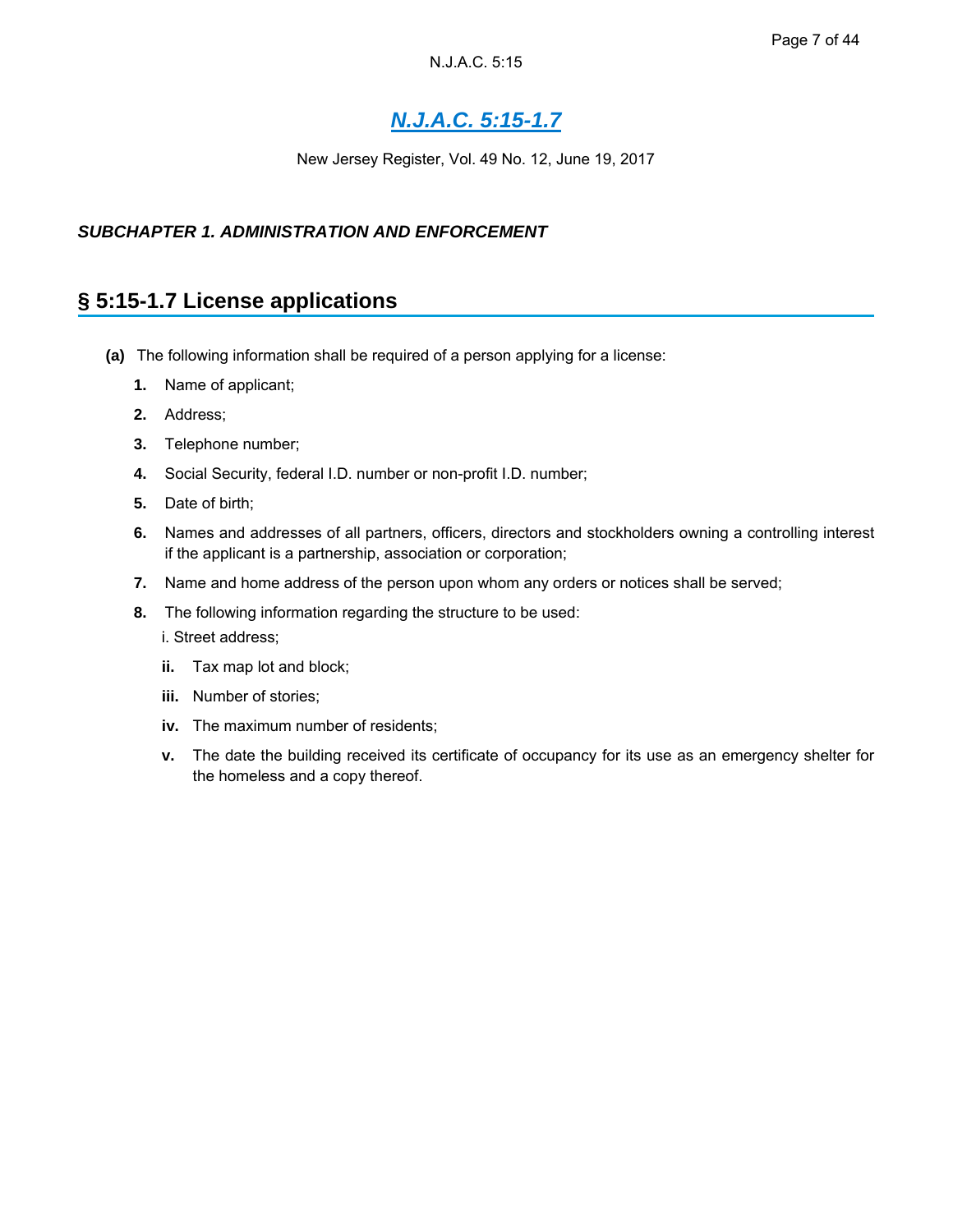New Jersey Register, Vol. 49 No. 12, June 19, 2017

#### *SUBCHAPTER 1. ADMINISTRATION AND ENFORCEMENT*

## **§ 5:15-1.8 Administrative hearings**

- **(a)** Any person aggrieved by any ruling, action or order of the public officer or the Bureau shall be entitled to an administrative hearing in accordance with the Administrative Procedures Act, *N.J.S.A. 52:14B-1* et seq., and the Uniform Administrative Procedure Rules, *N.J.A.C. 1:1*.
- **(b)** When the ruling, action or order complained of was issued by the public officer in a municipality the parties to the hearing shall be the municipality and the person aggrieved.
- **(c)** When the ruling, action or order complained of was issued by the Bureau the parties to the hearing shall be the Bureau and the person aggrieved.
- **(d)** In accordance with the Administrative Procedure Act, the Commissioner or his designee shall issue the final decision in all cases.
- **(e)** The request for a hearing shall be filed with the public officer or the Bureau within 15 days of the receipt of the ruling, action or order. When the request is sent to the public officer a copy shall be sent to the Bureau by the complainant.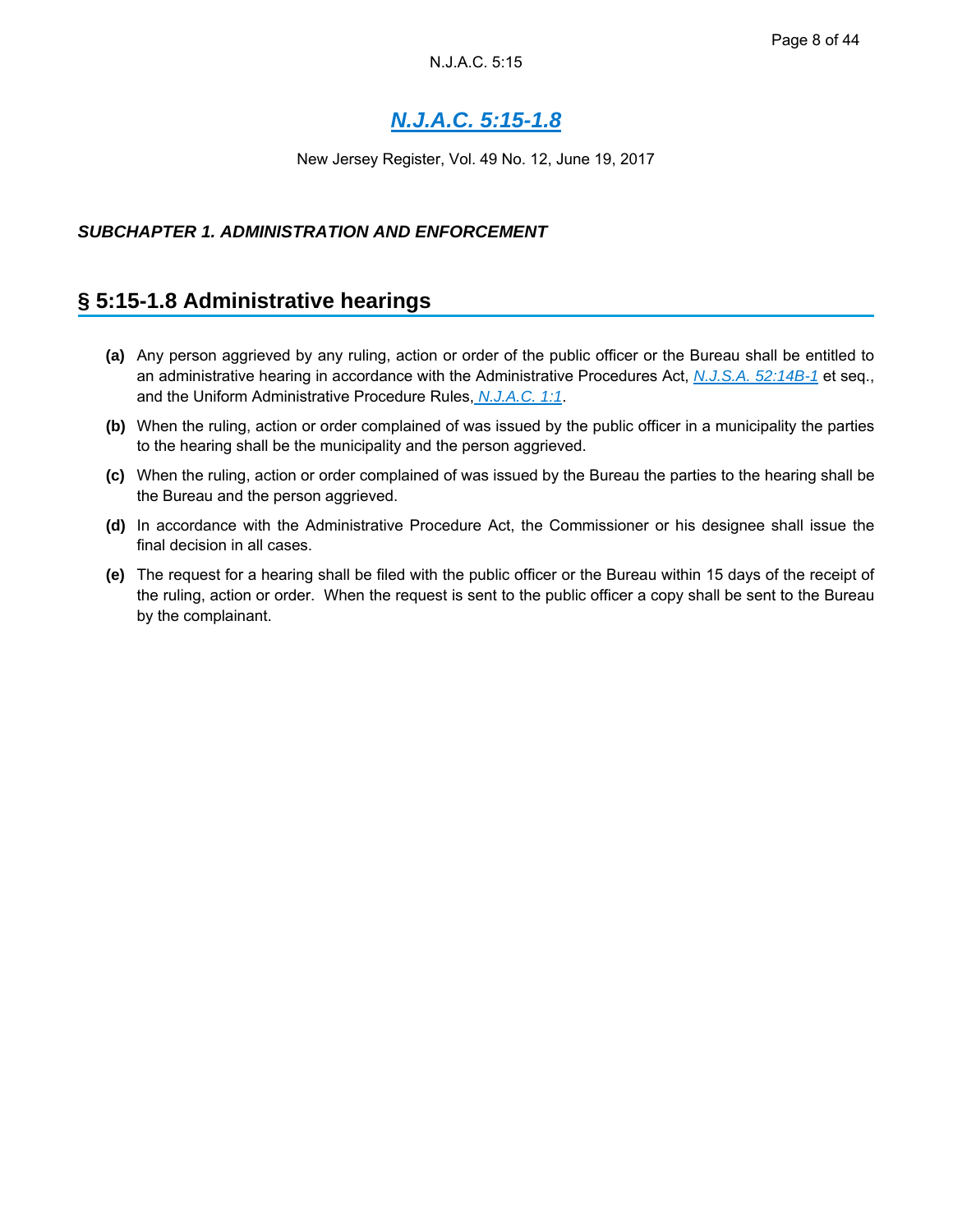New Jersey Register, Vol. 49 No. 12, June 19, 2017

### *SUBCHAPTER 1. ADMINISTRATION AND ENFORCEMENT*

## **§ 5:15-1.9 Exceptions and waivers**

- **(a)** Exceptions to the requirements of this chapter may be granted as follows:
	- **1.** An owner may request an exception modifying or postponing the application of any rule contained in this chapter which may be granted upon the showing that strict compliance would result in an undue hardship for residents of the facility and that the safety of the residents would not be unreasonably jeopardized if granted.
	- **2.** Requests for exceptions shall be filed with the local officer or Bureau, as appropriate, within 20 days of the receipt of the ruling, action or order at issue but in no case after the date for abatement of any violation. The request shall state the rule that the owner wishes to be modified or postponed, the reasons for the request and how the health, safety and welfare of the residents will not be jeopardized if the exception were granted.
- **(b)** Waivers may be granted as follows:
	- **1.** A licensee may request a waiver of all or part of the requirements of this chapter. The request may be submitted to the local officer or Bureau at any time, shall be in writing and shall be granted or denied within 15 days of its receipt.
	- **2.** The local officer or Bureau shall grant the waiver requested if there are insufficient facilities that meet the requirements of this chapter available for particular populations.
	- **3.** Any waiver granted pursuant to this section shall be effective for a period of no longer than 60 days unless the local officer or Bureau has received and approved a plan, submitted by the licensee, which demonstrates how the emergency shelter will be brought into compliance with these rules.
	- **4.** The local officer or Bureau shall not disapprove a plan submitted unless the local officer or Bureau determines that there are sufficient funds available to bring the facility into compliance with these rules without decreasing the resident capacity or increasing the staff and the licensee, although eligible, is unable or unwilling to apply for and obtain such funds.
- **(c)** Hospitality rooms shall be exempt from these rules, provided they maintain minimum health and safety standards.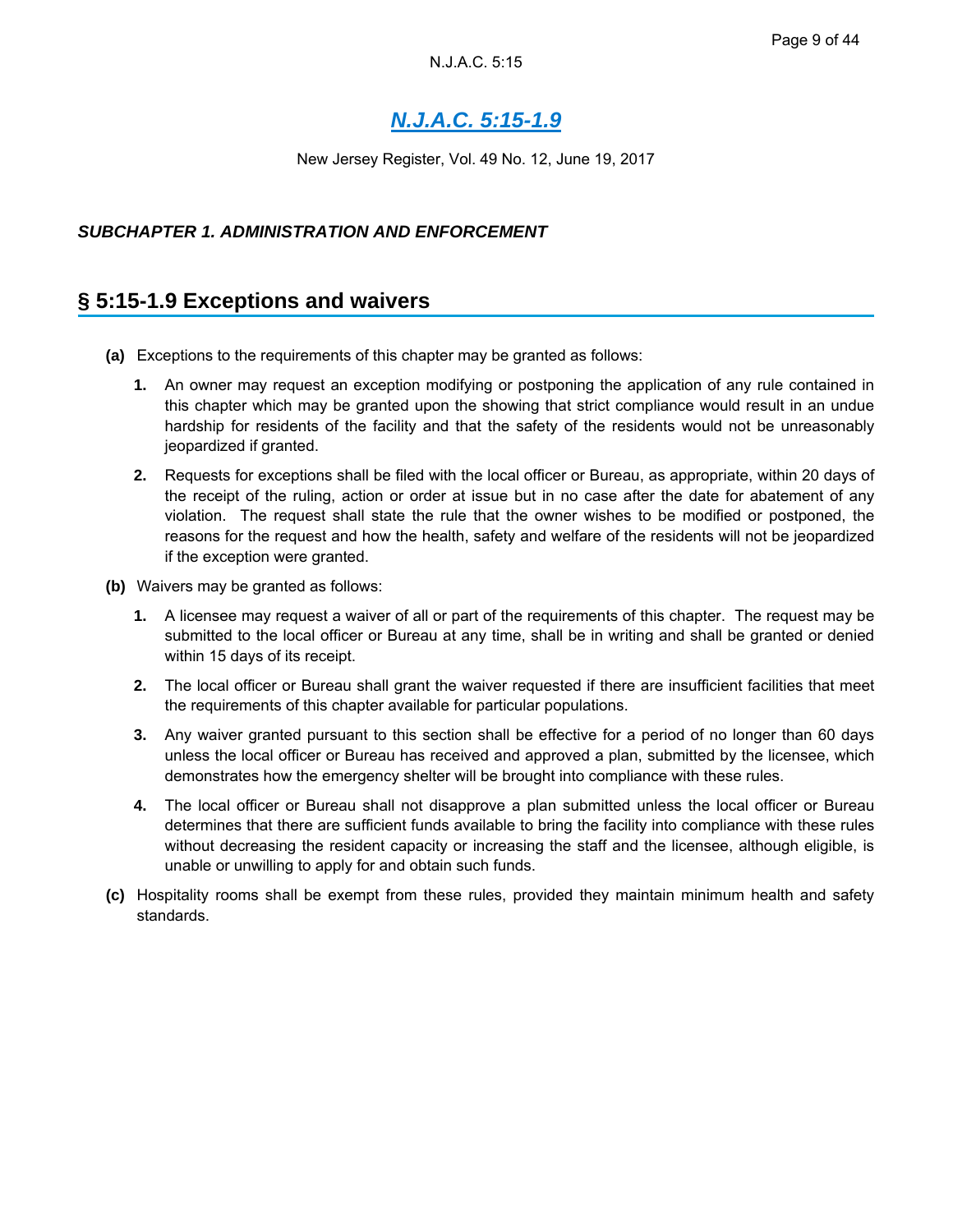New Jersey Register, Vol. 49 No. 12, June 19, 2017

#### *SUBCHAPTER 1. ADMINISTRATION AND ENFORCEMENT*

### **§ 5:15-1.10 Search warrants**

- **(a)** In the event that any local officer or Bureau representative is denied access to any emergency shelter for the homeless, a search warrant shall be obtained by the local officer or Bureau representative in any court having jurisdiction.
- **(b)** The application for the search warrant shall state that access to the premises is required in order to enforce the Act or these rules and shall specify whether the desired inspection is a regular inspection in response to information received indicating the possible existence of a condition in violation of the Act or of applicable rules.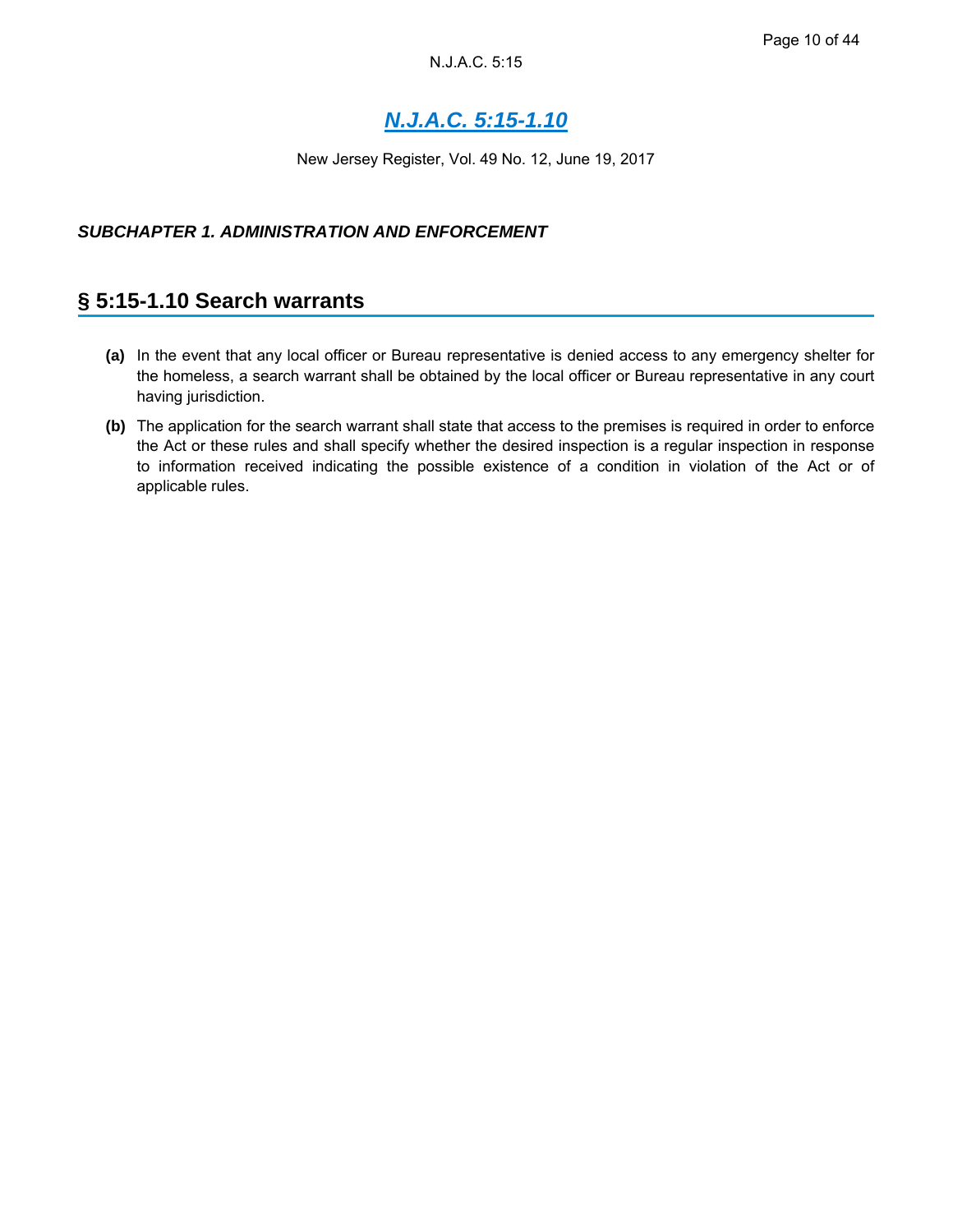# *N.J.A.C. 5:15-1.11*

New Jersey Register, Vol. 49 No. 12, June 19, 2017

### *SUBCHAPTER 1. ADMINISTRATION AND ENFORCEMENT*

# **§ 5:15-1.11 Tense, gender, and number**

Words in this chapter which are used in the masculine include the feminine and neuter; words used in the singular include the plural; and words used in the plural include the singular, all except where the context clearly indicates otherwise.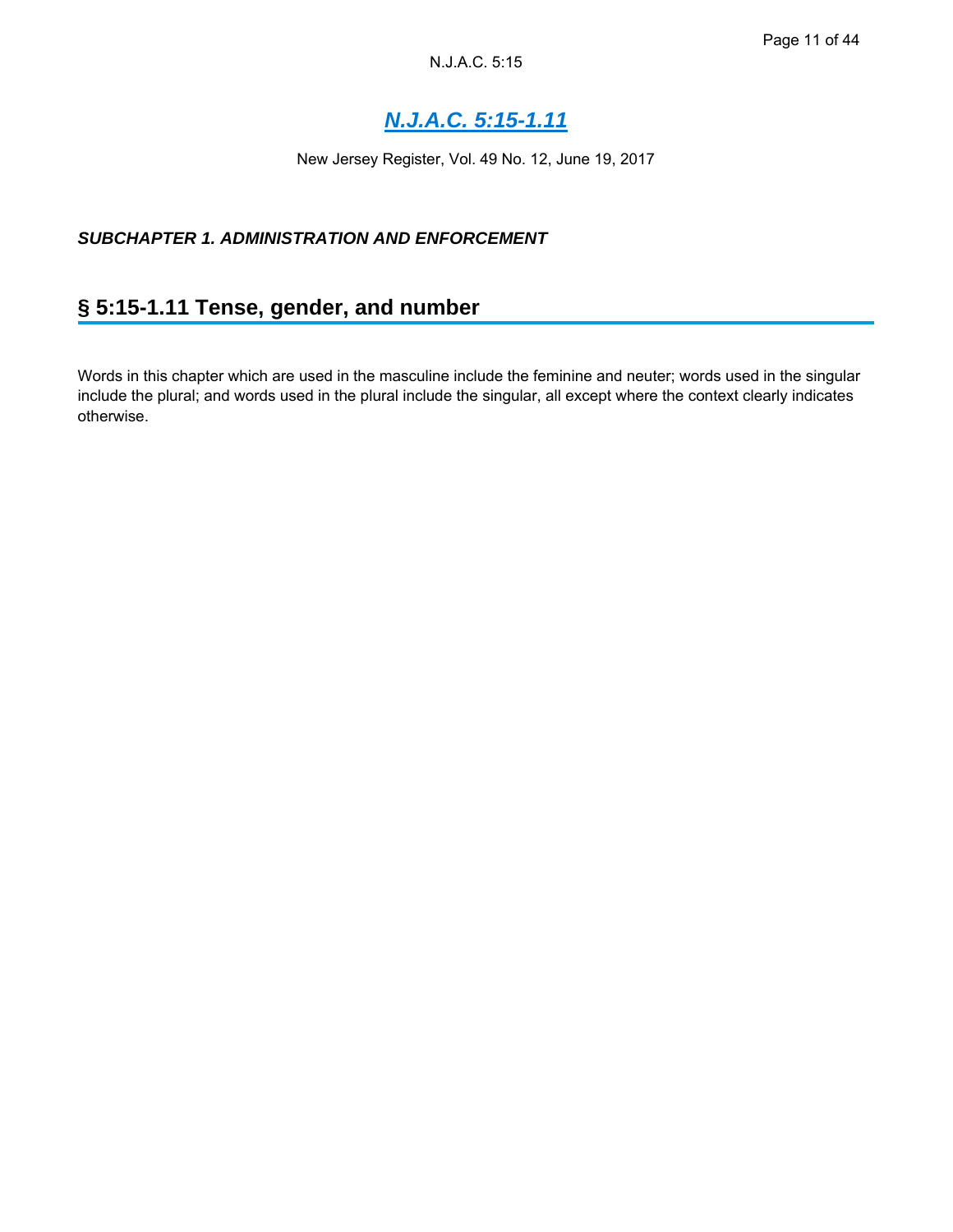# *N.J.A.C. 5:15-1.12*

New Jersey Register, Vol. 49 No. 12, June 19, 2017

### *SUBCHAPTER 1. ADMINISTRATION AND ENFORCEMENT*

## **§ 5:15-1.12 Severability**

If any provisions of these rules shall be held invalid or ineffective in whole or in part, or inapplicable to any person or situation, it is the purpose and intent of these rules that all other provisions thereof shall nevertheless be separately and fully effective.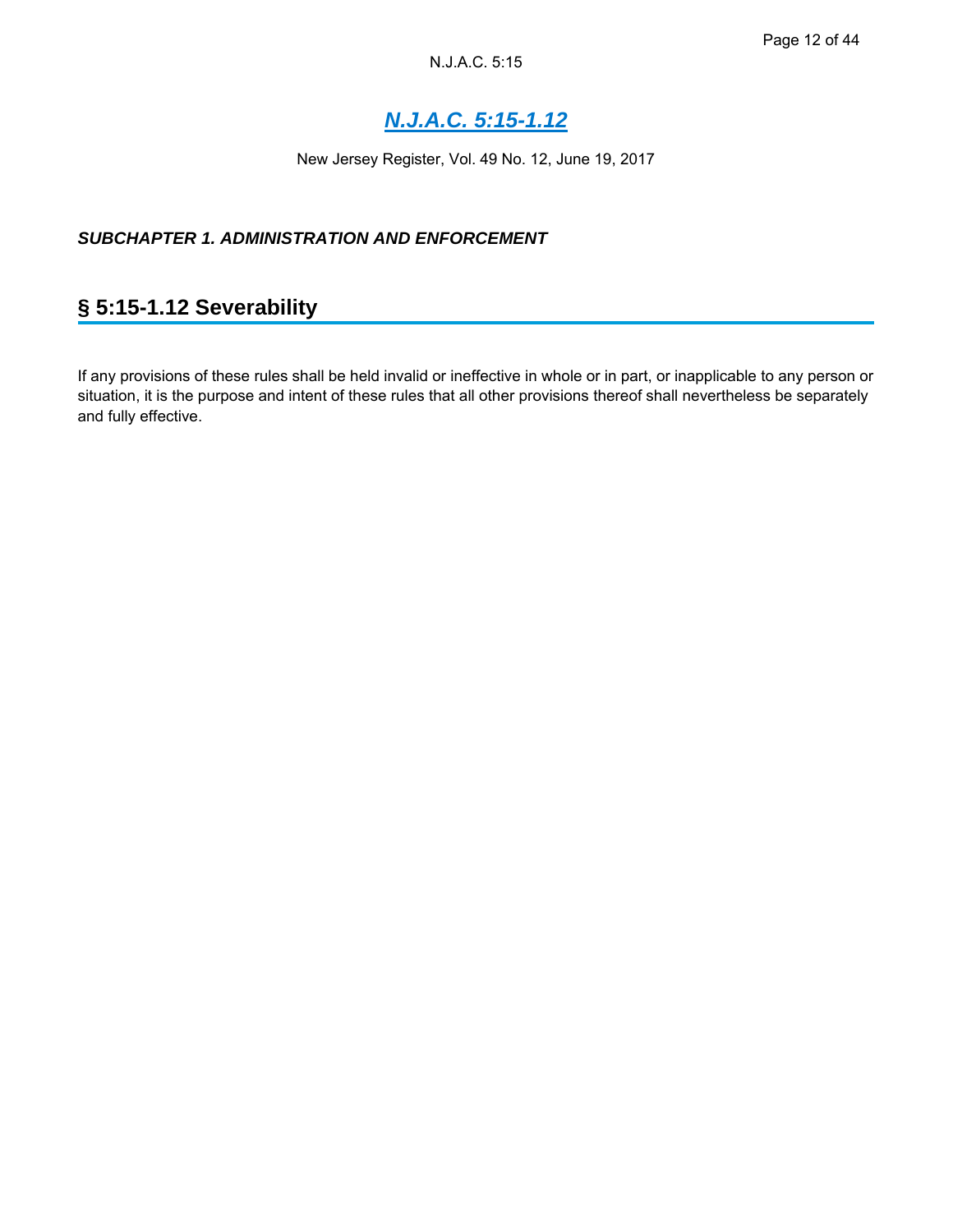New Jersey Register, Vol. 49 No. 12, June 19, 2017

#### *SUBCHAPTER 2. DEFINITIONS*

## **§ 5:15-2.1 Definitions**

The following words and terms used in this chapter shall have the following meanings unless the context clearly indicates otherwise:

"Act" means the Act concerning emergency shelters for the homeless (P.L. 1985 c.48, *N.J.S.A. 55:13C-1* et seq.).

"Adult shelter" means a facility established and operated for the purpose of providing temporary shelter or food and shelter for households without children.

"Alteration" means a change or rearrangement in the structural parts or in the egress facilities of any building or structure, or any enlargement thereof or the moving of such building or structure from one location to another.

"Bureau" means the Bureau of Rooming and Boarding House Standards in the Division of Housing and Development of the Department of Community Affairs.

"Commissioner" means the Commissioner of the Department of Community Affairs.

"Competent staff" means persons able, both physically and mentally, to carry out the duties assigned to them and includes persons who are full or part time paid or volunteers.

"Director" means the Director of the Division of Housing and Development of the Department of Community Affairs.

"Egress" means path by which a person can travel safely and without assistance from a unit of dwelling space along a continuous and unobstructed line to an exterior open area.

"Emergency shelter" means emergency shelter for the homeless.

"Emergency shelter for the homeless": see N.J.S.A. 55:13C-2.

"Exception" means an instance where a particular rule does not apply.

"Exit" means a means of egress from the interior of a building to an open exterior space.

"Financial services" means any assistance permitted or required by these rules to be furnished by an owner or operator to a resident in the management of personal financial matters, including, but not limited to, the cashing of checks, holding of personal funds for safekeeping in any manner or assistance in the purchase of goods or services with a resident's personal funds.

"Habitable room" means a residential room or space in which the ordinary functions of domestic life are carried on, including bedrooms, living rooms, studies, recreation rooms, kitchens, dining rooms, and other similar spaces, but excluding closets, stairways, laundry rooms, toilet rooms, and bathrooms.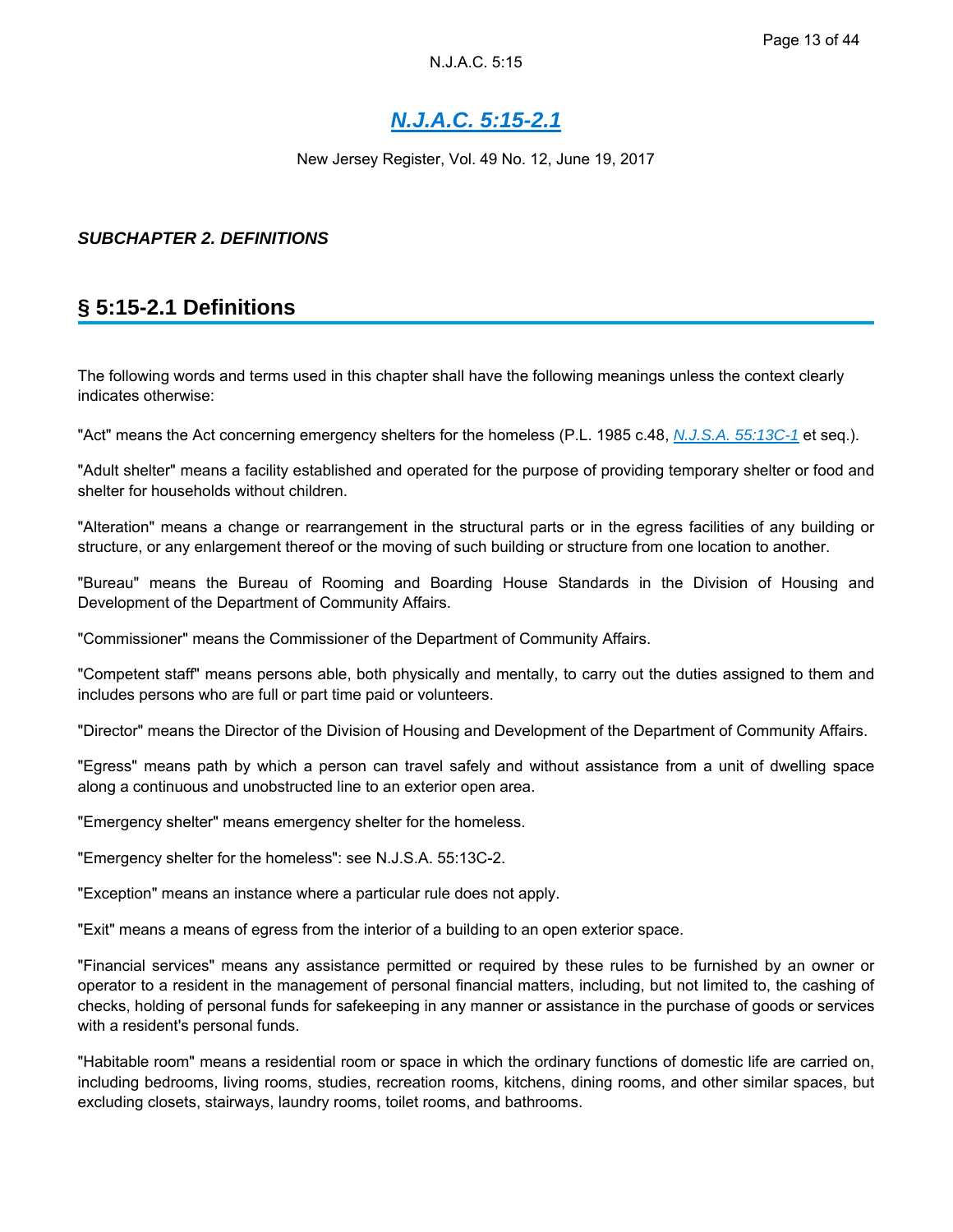"Hospitality room" means a room or space that is incidental to a religious use wherein 14 or fewer persons are provided shelter for 14 or fewer consecutive days for no more than 49 days in a year.

"Licensee" means any person licensed by the public officer or the Bureau as either an owner or an operator.

"Limited period of time" means providing shelter for less than 24 hours a day or until such persons can find and occupy affordable housing on a permanent basis.

"Means of egress": see the definition of "egress" above.

"NFPA" means the National Fire Protection Association.

"Public officer" means the person designated by a municipality pursuant to the Act and these rules who shall be responsible for the licensure, regulation and inspection of emergency shelters for the homeless.

"Resident" means a person residing in an emergency shelter for the homeless, exclusive of the owner and his family, any bona fide employees, and the operator and his family.

"Shall" as used in these rules, is always to be construed as mandatory.

"Story" means that portion of a building that is between a floor level and the next higher level or roof above.

"Travel distance" means the maximum length of exit-way access travel, measured from the most remote point to an approved exit along the natural and unobstructed line of travel.

"Volunteers" means persons who provide services without charge to emergency shelters, to licensees or to residents, and may include residents, provided their obligations are set forth in the facility's rules.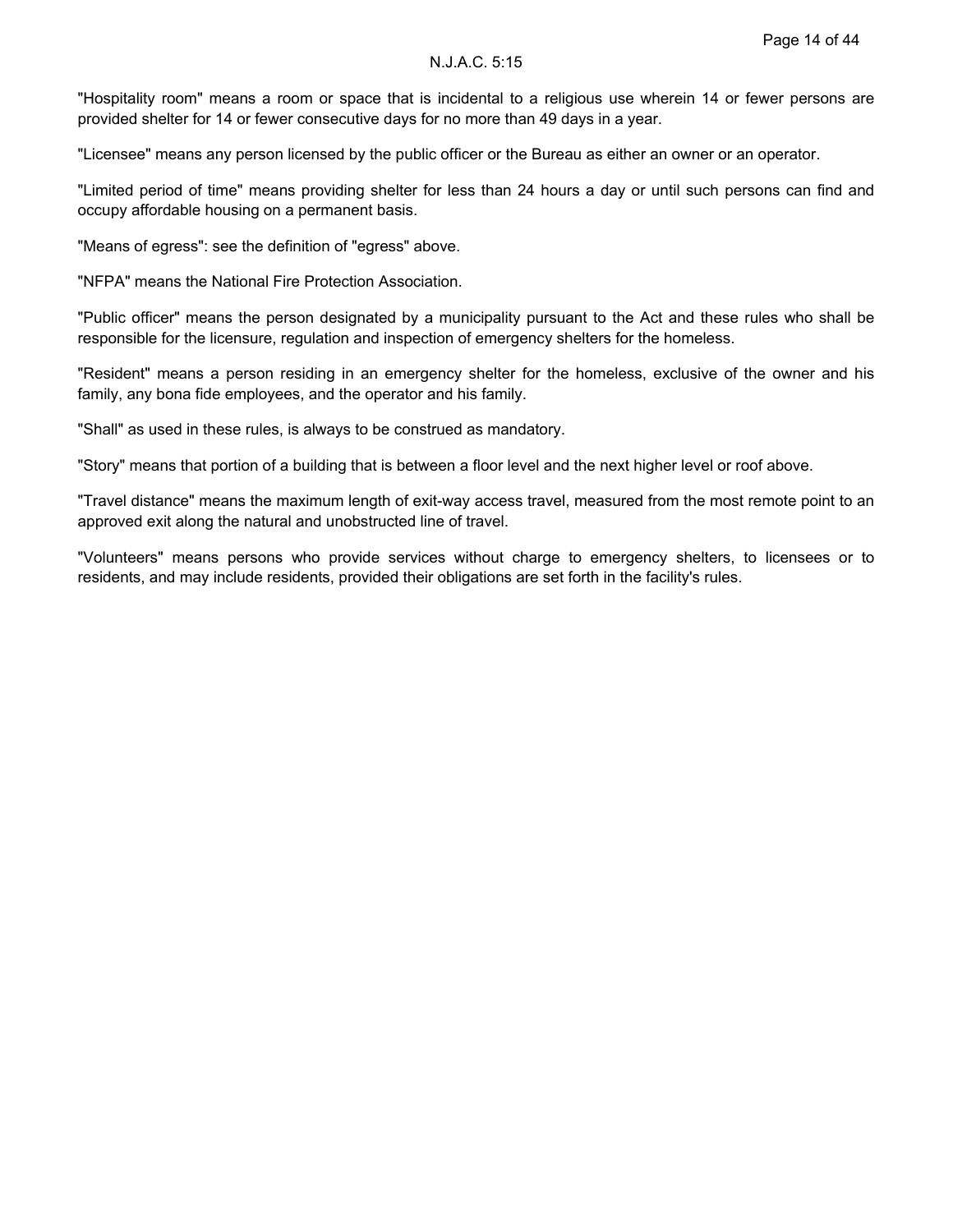New Jersey Register, Vol. 49 No. 12, June 19, 2017

#### *SUBCHAPTER 3. RIGHTS OF RESIDENTS*

## **§ 5:15-3.1 Enumeration of rights**

- **(a)** The licensee must promulgate reasonable resident rules governing day-to-day life and activities in the facility and post these rules in a location readily accessible to residents and visitors.
- **(b)** Upon admission, residents must be notified as to the location of the facility rules setting forth their rights and responsibilities while residing in the facility.
- **(c)** At a minimum, the facility must afford each resident the following rights and protections which shall be set forth in the resident rules. The residents shall be permitted to exercise these rights without fear of reprisal.
	- **1.** To remain in the facility and not to be involuntarily removed without cause as set forth in *N.J.A.C. 5:15-3.9*.
	- **2.** To receive visitors in designated areas of the facility during reasonable hours and under such conditions as the licensee shall specify in the resident rules.
	- **3.** To exercise one's civil, constitutional, or legal rights.
	- **4.** To reasonable privacy in caring for personal needs.
	- **5.** To have private written and verbal communications including the right to meet with legal representatives and legal counsel. The resident rules must not unreasonably restrict access by legal representatives and legal counsel to any areas of the facility. Any requirements as to prior notice, hours of access, or access to private family areas shall be set forth in the resident rules.
	- **6.** To present grievances on one's own behalf, or on behalf of other residents, to the licensee and to the local social services agencies.
	- **7.** To manage one's own financial affairs, unless the person freely agrees to other arrangements with the shelter operator or unless the requirement of maintaining a personal account is a condition of occupancy.
	- **8.** To confidential treatment of personal, social, financial and medical records except as is necessary to further the information and referral services pursuant to *N.J.A.C. 5:15-3.7*.
	- **9.** To be free from restraint or confinement.
	- **10.** To receive and send mail or any other correspondence without interception or interference.
	- **11.** To leave and return to the facility and grounds at reasonable hours in accordance with the rules of the facility.
	- **12.** To a safe, healthful, and decent living environment that recognizes the dignity and individuality of the resident.
	- **13.** To refuse to perform services for the licensee except normal housekeeping and supervision in accordance with *N.J.A.C. 5:15-3.2(a)*4 and 6 as provided in the facility's rules.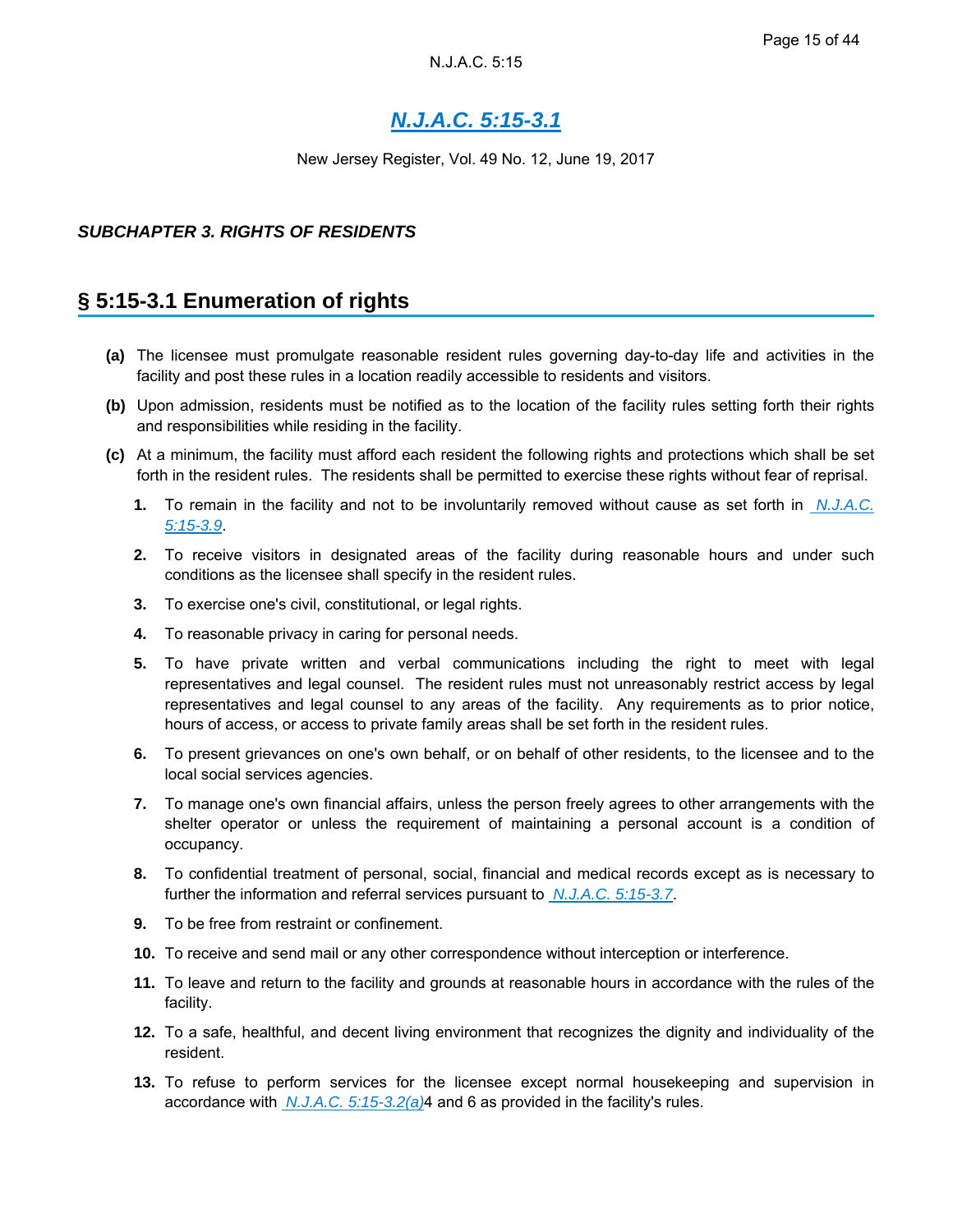New Jersey Register, Vol. 49 No. 12, June 19, 2017

#### *SUBCHAPTER 3. RIGHTS OF RESIDENTS*

### **§ 5:15-3.2 Facility rules**

- **(a)** The facility rules inform residents of the obligations upon which their continued residence in the shelter depends. Such rules must clearly set forth the resident's obligations concerning compliance with the resident rules and the sanctions for non-compliance. At a minimum, rules concerning the following obligations shall be set forth in the resident rules:
	- **1.** Seeking permanent housing;
	- **2.** Seeking employment;
	- **3.** Ensuring school attendance of school-age children in their family;
	- **4.** Supervising minor family members;
	- **5.** Utilizing child care, when such care is available or if offered, to enable the parent or caretaker relative to seek employment and/or permanent housing or to attend school or training;
	- **6.** Maintaining cleanliness of their own sleeping and living areas, including bathroom and cooking areas, if any;
	- **7.** Using communal areas appropriately;
	- **8.** Notifying facility staff of any illness of themselves or any member of their family; and
	- **9.** That residents are subject to removal for destruction of property, drunkenness, use of alcohol or drugs, violence or inappropriate activity that causes a disturbance.
- **(b)** When a resident has a physical or mental handicap that may impede them from adhering to the facility rules, they must adhere to them only to the extent that appropriate assistance and services are available.
- **(c)** Each resident shall have the responsibility of complying with all reasonable rules of the facility and to respect the personal rights and private property of the other residents.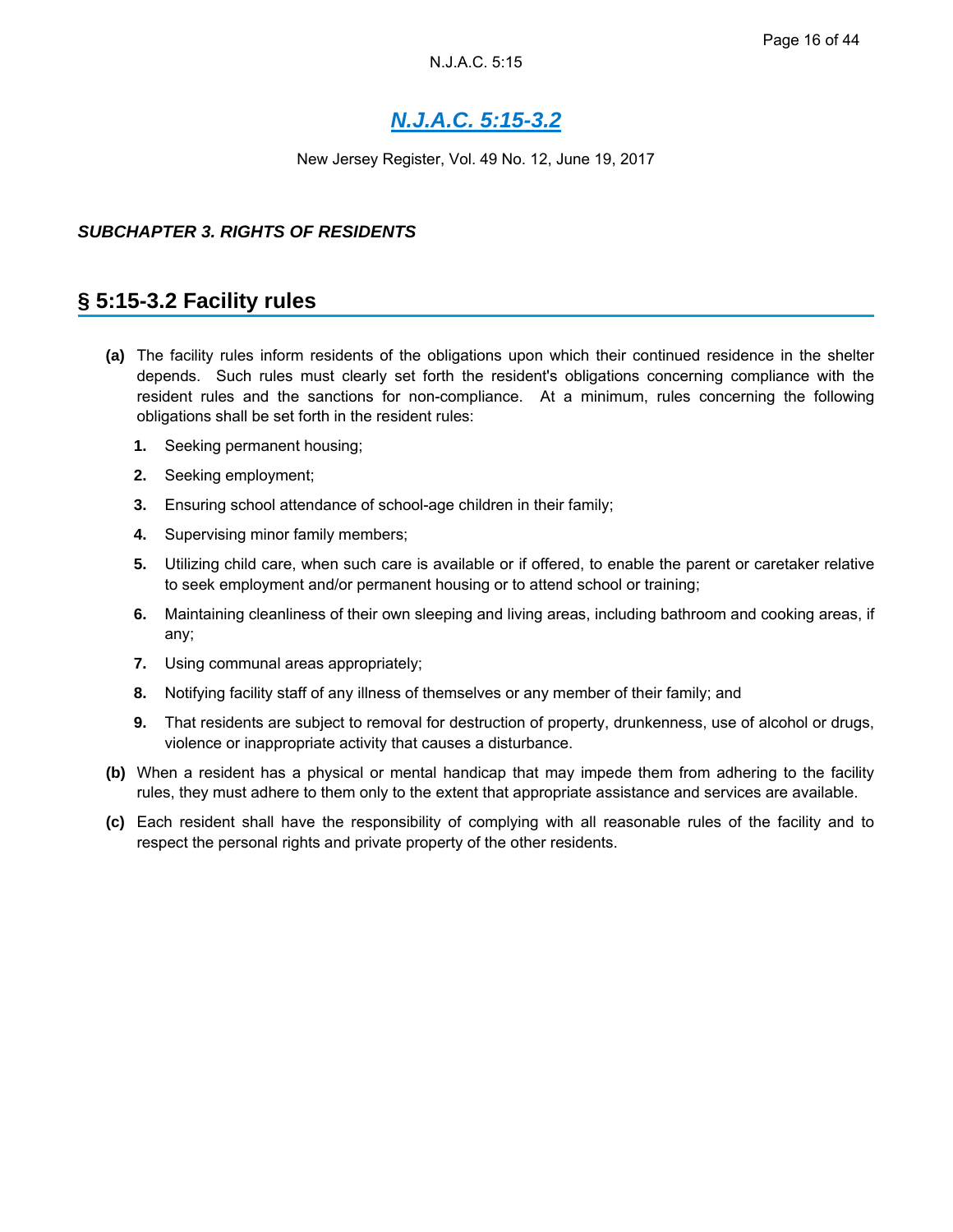New Jersey Register, Vol. 49 No. 12, June 19, 2017

#### *SUBCHAPTER 3. RIGHTS OF RESIDENTS*

### **§ 5:15-3.3 Resident services, general**

- **(a)** The licensee shall be responsible for the development and provision of resident services which shall include, at a minimum, those services set forth in *N.J.A.C. 5:15-3.5*, General supervision services, and *N.J.A.C. 5:15-3.6*, Services at family shelters, and the information and referral services set forth in *N.J.A.C. 5:15-3.7*, Information and referral services.
- **(b)** A licensee who proposes to serve a population with particular needs exclusively, for example, the aged, substance abusers, alcoholics or alcohol abusers, ex-offenders, or the mentally or physically disabled, shall demonstrate that cooperative arrangements have been made with appropriate providers of funding or services and that a program of service and staff sufficient to meet the needs of the population:
	- **1.** Is planned at the time of application; and,
	- **2.** Is in place at the start of operations and is continued thereafter.
- **(c)** The licensee shall establish procedures and assign staff sufficient to carry out the activities required in this section, as required in *N.J.A.C. 5:15-3.5(g)*.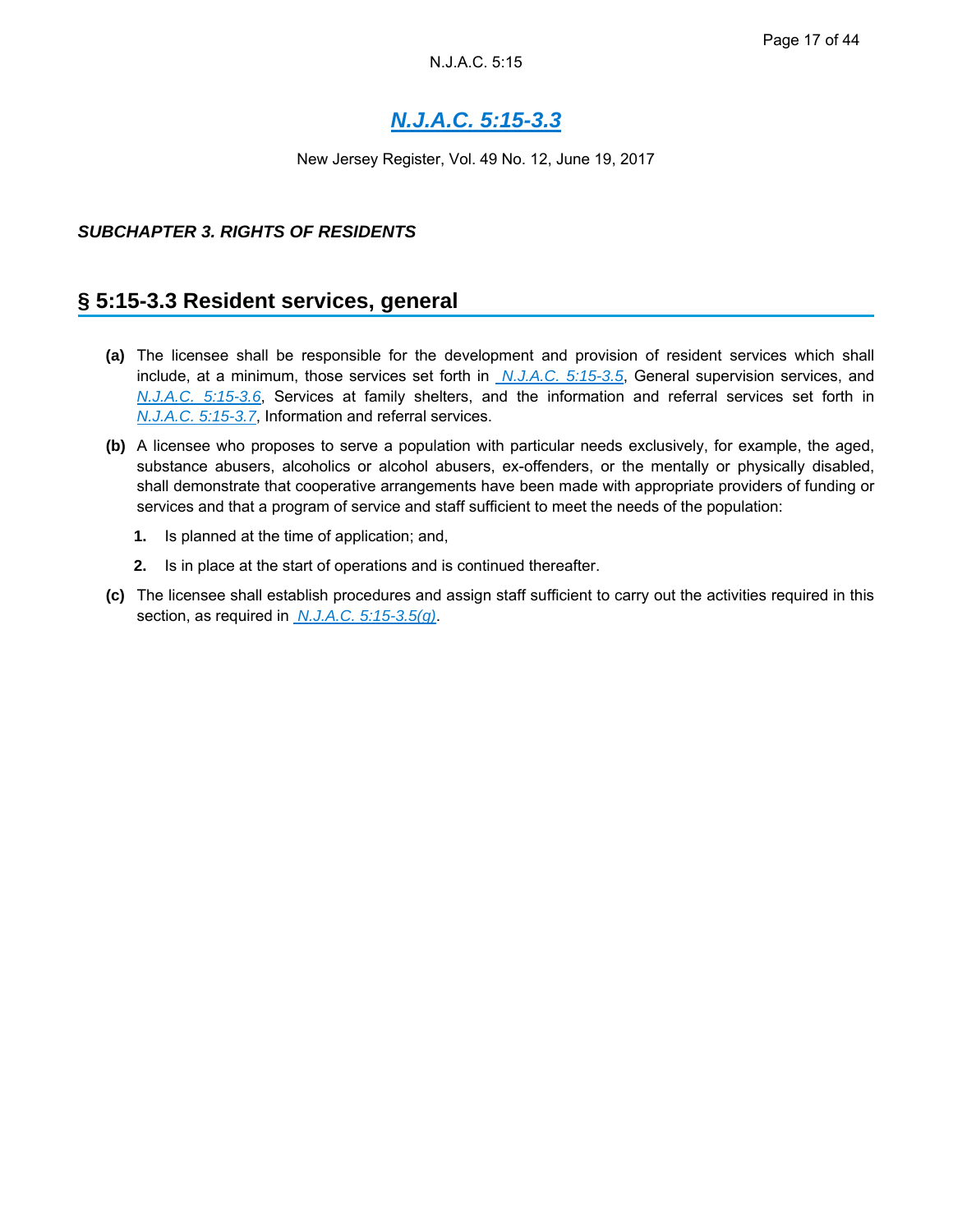New Jersey Register, Vol. 49 No. 12, June 19, 2017

#### *SUBCHAPTER 3. RIGHTS OF RESIDENTS*

### **§ 5:15-3.4 Resident services; facilities with children**

- **(a)** In all emergency shelters wherein children reside, the following services shall be provided as a minimum:
	- **1.** Sleeping area and an area outside of the sleeping area where families may socialize;
	- **2.** Access to three meals a day;
	- **3.** Appropriate levels of supervision, as required in *N.J.A.C. 5:15-3.6(b)*;
	- **4.** Referral services for medical care, mental health care, employment counseling and social service needs as are required.
- **(b)** Children shall not be permitted to reside in Class II facilities.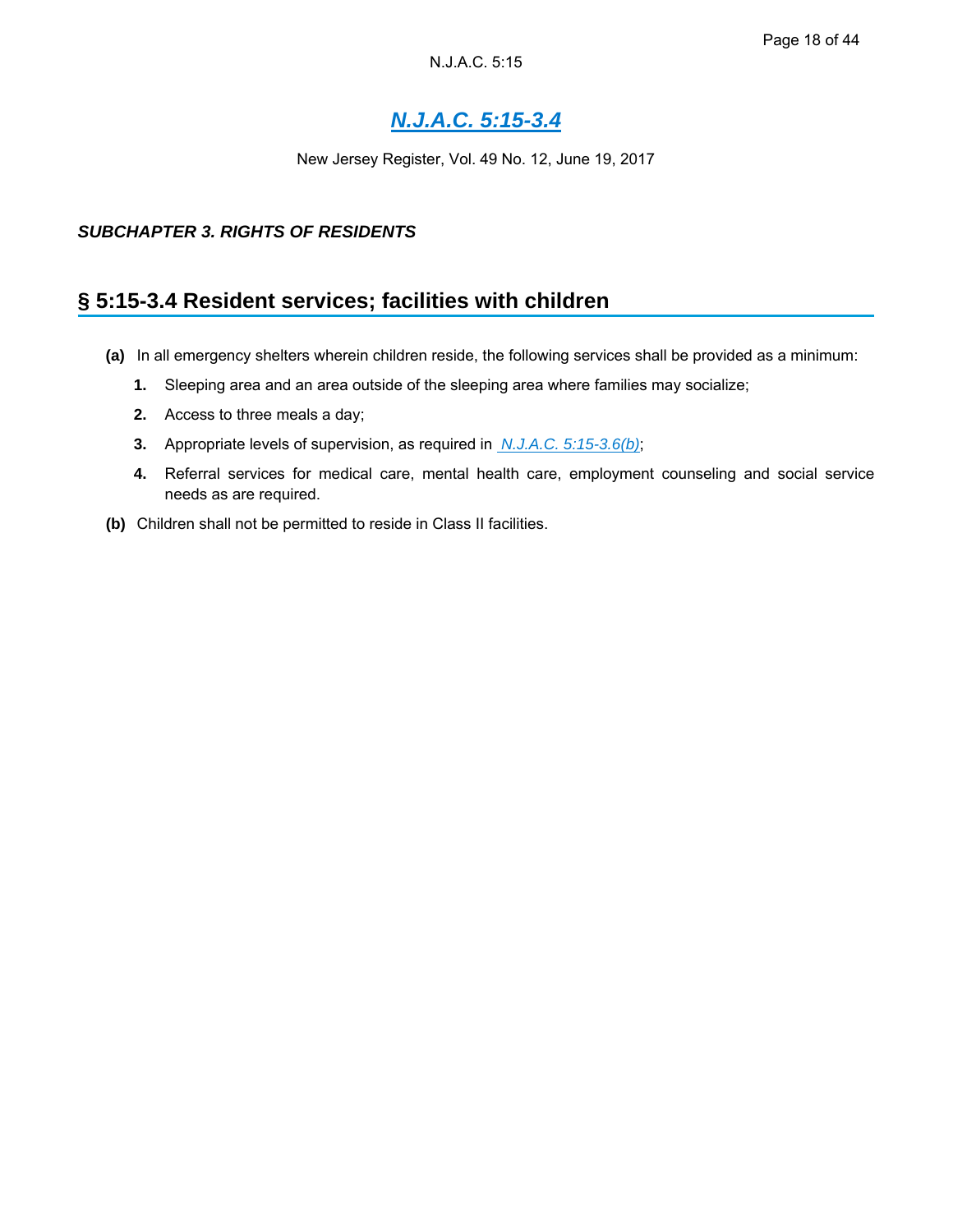New Jersey Register, Vol. 49 No. 12, June 19, 2017

#### *SUBCHAPTER 3. RIGHTS OF RESIDENTS*

## **§ 5:15-3.5 General supervision services**

- **(a)** Supervision services shall include, but shall not be limited to:
	- **1.** Intake;
	- **2.** Recording a daily census;
	- **3.** Monitoring residents to identify abrupt or progressive changes in behavior or appearance which may signify the need for assessment and service;
	- **4.** Surveillance of the grounds, facility, and activities of residents to prevent theft and resident harm;
	- **5.** Handling individual emergencies including arranging for medical care or other services;
	- **6.** Conduct and supervision of evacuation and monthly fire or evacuation drills;
	- **7.** Investigation and recording of incidents involving resident endangerment;
	- **8.** Guidance to assure residents attend meals if available and maintain appropriate nutritious intake;
	- **9.** Guidance to assure that necessary personal hygiene and grooming activities are performed.
- **(b)** All staff shall be trained in the means of rapidly evacuating the building.
- **(c)** At least one staff person on each shift shall be designated as responsible for the conduct and supervision of any evacuation.
- **(d)** In the event that a resident develops a medical condition which requires immediate or continued medical or skilled nursing services which cannot be provided on an outpatient basis or which constitutes a danger to self or others, the licensee shall:
	- **1.** Make arrangements for transfer of such residents to an appropriate medical facility; and,
	- **2.** Notify the resident's representative, or next of kin, if known.
- **(e)** In the event that a resident exhibits behavior which constitutes a danger to self or others, the licensee shall:
	- **1.** Refer the resident for appropriate professional evaluation of the resident's condition;
	- **2.** Notify the resident's representative or next of kin, if known; and,
	- **3.** If necessary, arrange for transfer of the individual to a facility providing the proper level of care.
- **(f)** Each licensee shall designate staff to perform supervision functions during all hours of operation.
- **(g)** The minimum number of supervision staff per adult facility required when being occupied shall be two, both of whom shall be paid staff.
- **(h)** For the purposes of calculated minimum staff requirements food service and transportation personnel are not counted.
- **(i)** Staff shall be immediately physically accessible at all times while on duty.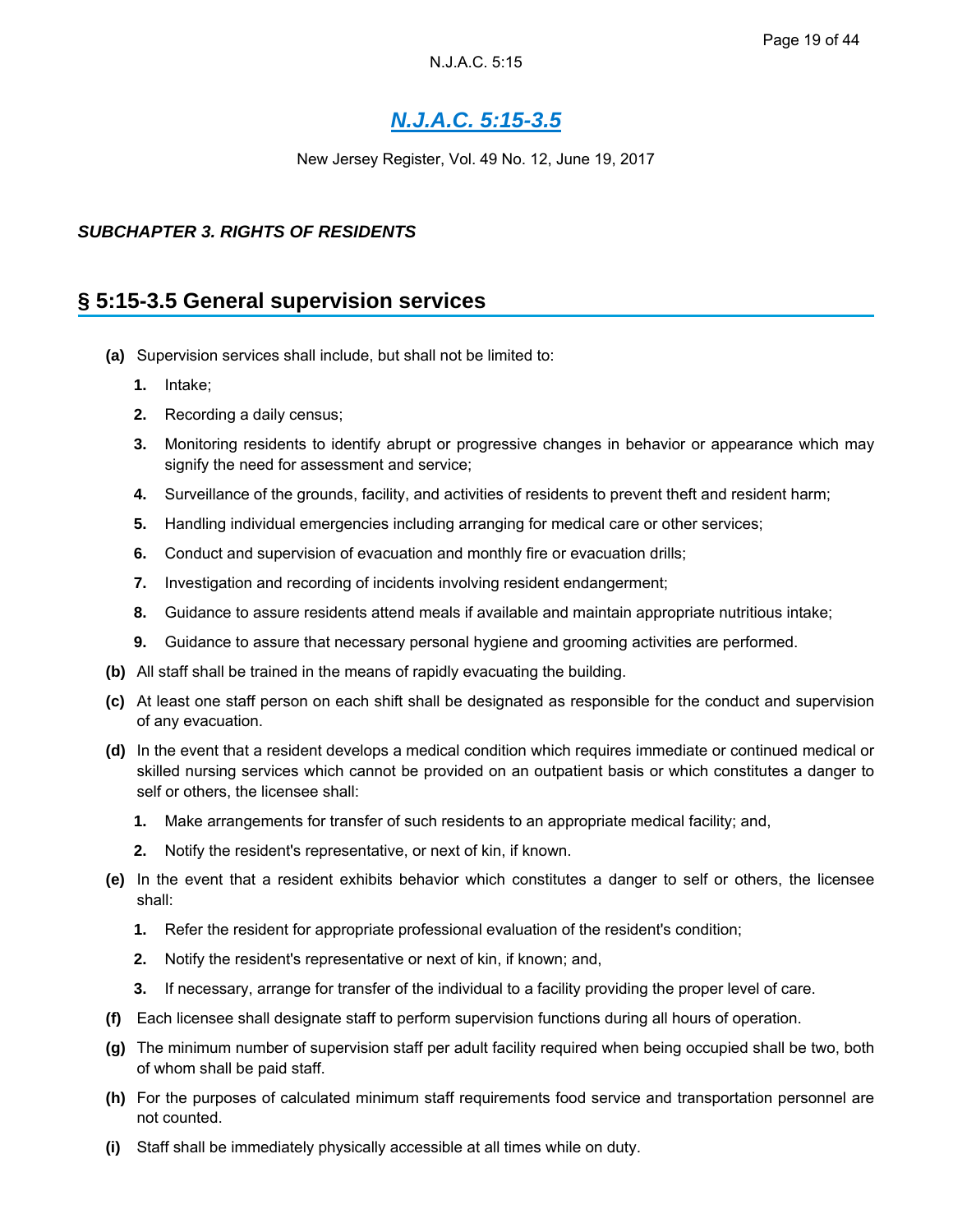**(j)** Staff may be assigned other duties in the facility which do not interfere with their physical accessibility, provided that such staff remain responsible for, and available for, the supervision of residents.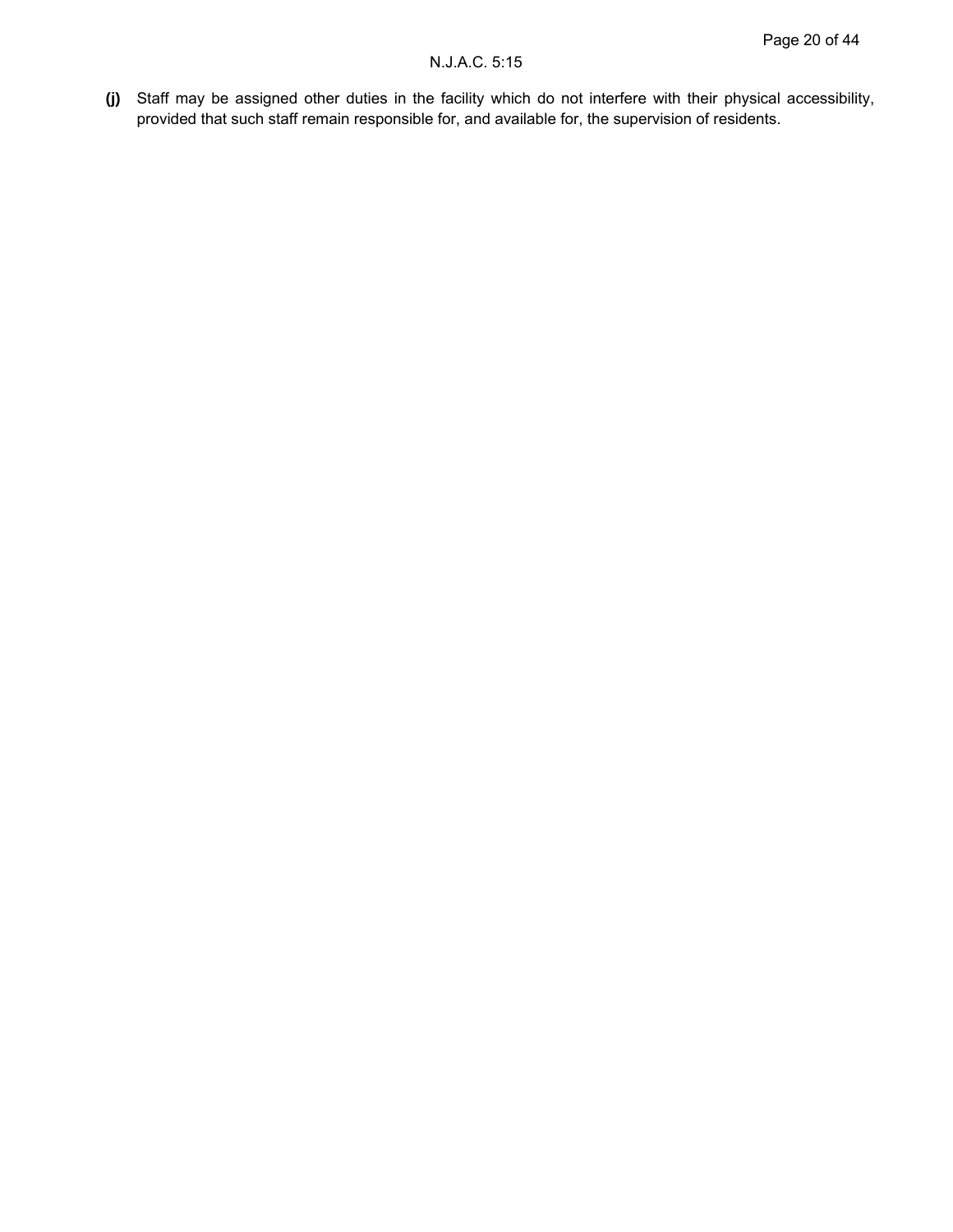New Jersey Register, Vol. 49 No. 12, June 19, 2017

#### *SUBCHAPTER 3. RIGHTS OF RESIDENTS*

## **§ 5:15-3.6 Supervision; facilities with children**

- **(a)** In addition to the requirements of *N.J.A.C. 5:15-3.4*, supervision of the program and resident families with children in facilities shall include but shall not be limited to:
	- **1.** Maintaining a list of school-age children currently residing in the facility and the location of the school each child attends. The facility must verify departure for school on a daily basis during the school year;
	- **2.** Handling and documenting individual emergencies, including referring residents for medical care or other emergency services and maintaining records of any special medical needs or conditions, the prescribed regimen to be followed and the names and phone numbers of medical doctors to contact should an emergency arise concerning these conditions;
	- **3.** Handling and documenting incidents involving resident endangerment, injury, or death;
	- **4.** Reporting or causing a report to be made to the Division of Youth and Family Services for child abuse and mistreatment involving a resident under age 18;
	- **5.** Instituting fire safety measures and arranging for fire safety training for facility staff and residents; fire drills must be held with staff and residents on a monthly basis and a record of such drills must be maintained; and
	- **6.** Securing the facilities. Such security may include locking the facility to control access and egress during specified nighttime hours, provided the door is steadily openable from the inside without a key.
- **(b)** A sufficient number of competent staff must be on-site at all times to supervise, operate, and maintain the premises in a safe and sanitary condition and to render the services the facility is required to provide pursuant to the provisions of these rules.
- **(c)** A minimum of two staff persons must be on duty and on site at all times. One of the staff persons may be a volunteer.
- **(d)** Any staff member or volunteer who has contracted an infectious or contagious disease shall cease work at the facility. Return to work by personnel who have been diagnosed to have a communicable disease may, at the request of the facility director, be subject to a physician's written approval.
- **(e)** The licensee shall orient and train employees in residents' rights and facility rules, procedures and/or rules relative to the specific duties to be performed, and emergency procedures.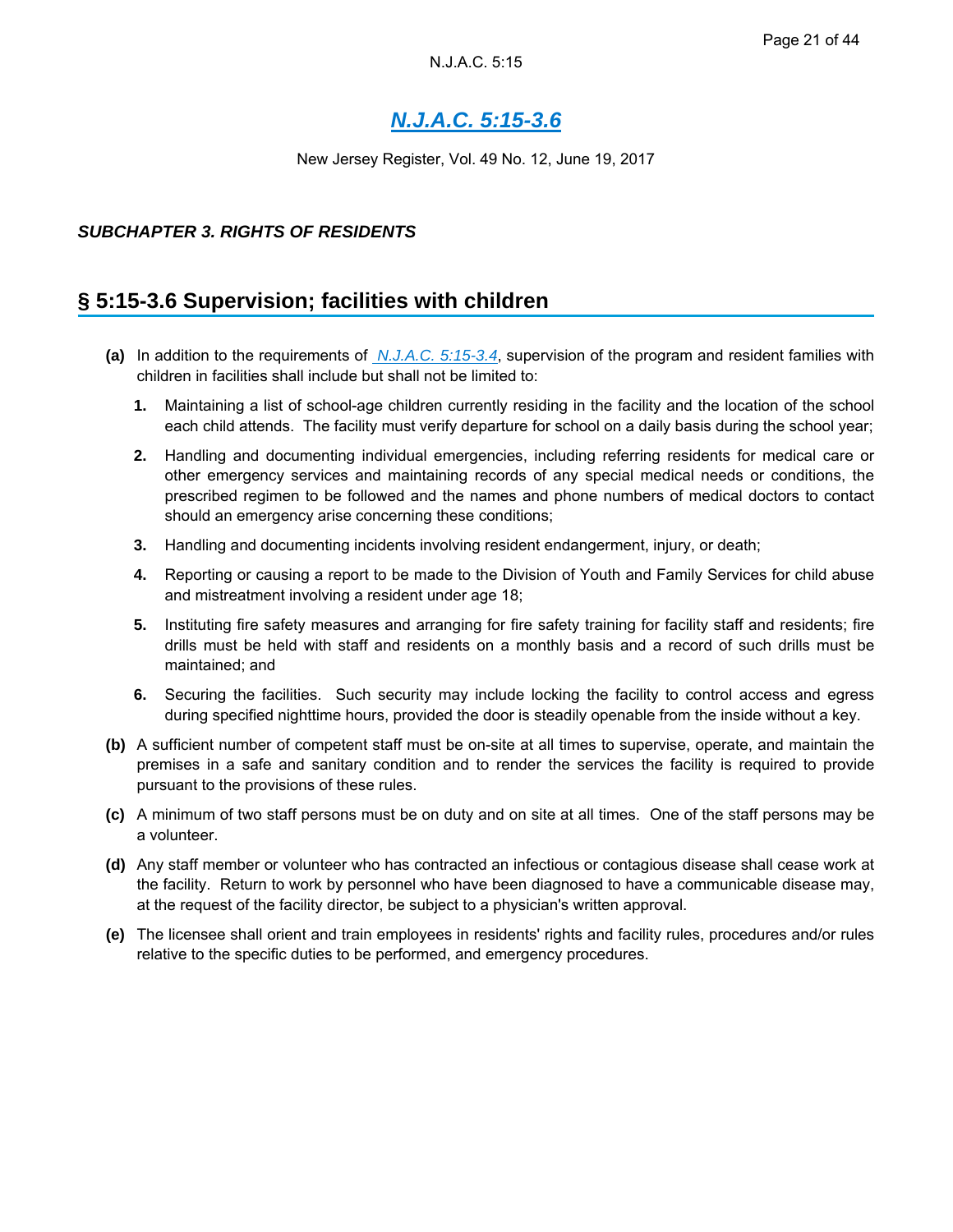New Jersey Register, Vol. 49 No. 12, June 19, 2017

#### *SUBCHAPTER 3. RIGHTS OF RESIDENTS*

### **§ 5:15-3.7 Information and referral services**

- **(a)** The licensee shall have knowledge of, and provide referrals to, community resources which can assist each resident to maintain or improve his or her level of functioning.
- **(b)** Information and referral services shall include:
	- **1.** Making referrals to services from public and private sources for medical, housing, social, legal, and welfare services;
	- **2.** Cooperating with providers of services essential to residents; and
	- **3.** Assisting residents to secure services needed if reasonably possible.
- **(c)** The licensee shall utilize and cooperate with external legal and social service providers and shall:
	- **1.** Permit residents to meet in private with service providers;
	- **2.** In no way inhibit access to residents who need and desire services, unless such access is denied based on the criteria set forth in *N.J.A.C. 5:15-3.8*;
	- **3.** Cooperate with service providers in executing a plan for service for individual residents.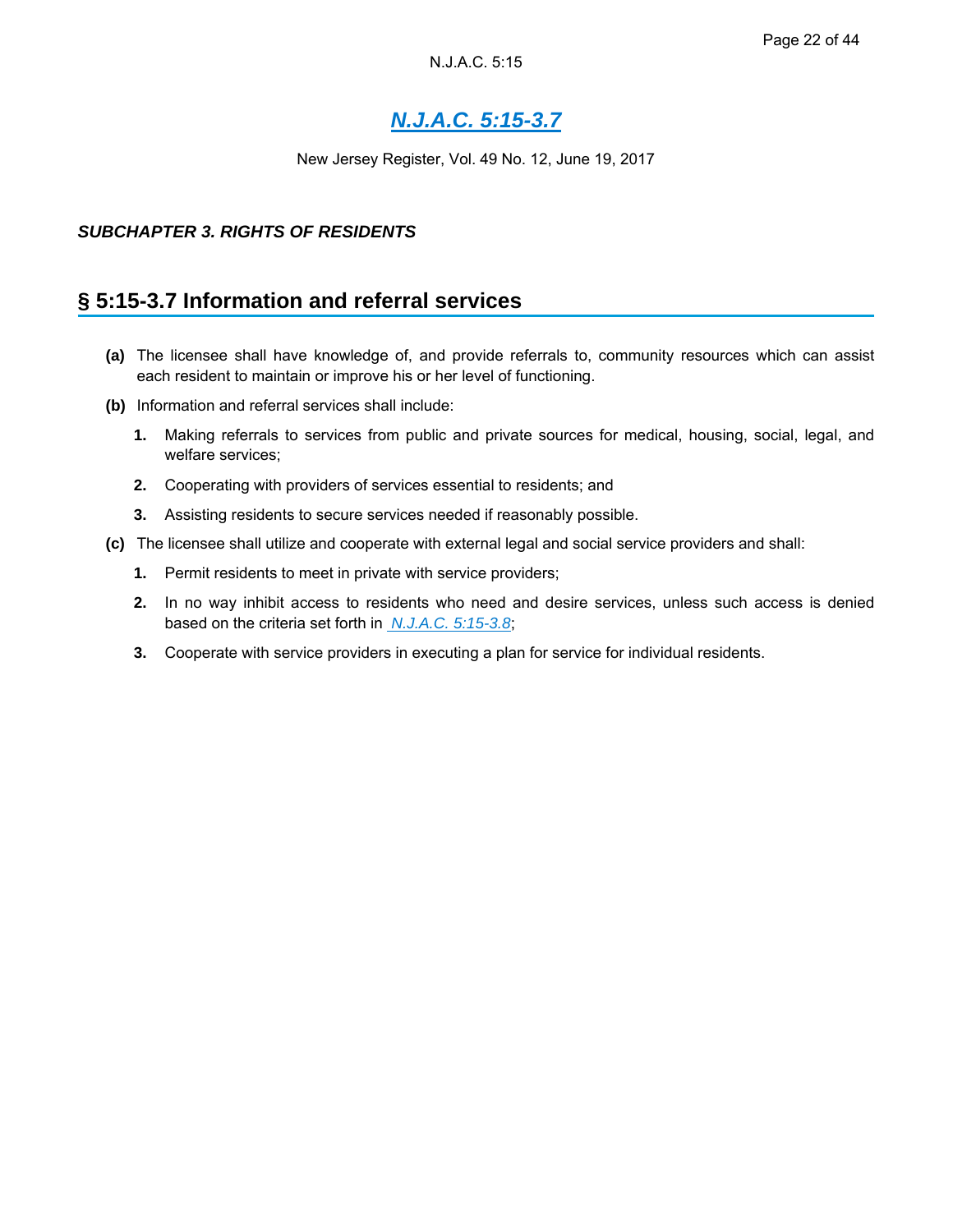New Jersey Register, Vol. 49 No. 12, June 19, 2017

#### *SUBCHAPTER 3. RIGHTS OF RESIDENTS*

### **§ 5:15-3.8 Admission standards**

- **(a)** Except as set forth in (e) below, the licensee shall admit and care for only those individuals who do not require services beyond those permitted by law and rules.
- **(b)** The licensee shall not accept, except on an emergency basis, nor permit to remain in the facility any person who:
	- **1.** Causes danger to himself or others or interferes with the care and comfort of other residents;
	- **2.** Is in need of a level of medical or nursing care that cannot be rendered safely and effectively at the facility;
	- **3.** Is incapable of ambulation on stairs without personal assistance, unless such a person can be assigned a room on a floor with ground level egress; or,
	- **4.** Is under 18 years of age (unless part of a family), or unless the person is an emancipated minor.
- **(c)** The person designated by the licensee as responsible for admission decisions shall interview each resident within 72 hours of entry to determine the immediate needs of the resident and whether or not the facility can meet or continue to meet those needs.
- **(d)** Within 24 hours of entry, the person designated by the licensee shall inform the resident of the conditions and rules governing residency and termination of residency, of the services to be provided and of the charges for services, if any.
- **(e)** The licensee shall assist in so far as possible persons who are accepted on an emergency basis, and who are not appropriately placed, to relocate within 72 hours of their admission.
- **(f)** A licensee shall not permit occupancy to exceed the number of persons specified as the licensed capacity or on the certificate of occupancy.
- **(g)** Notwithstanding (f) above, the Department may authorize a licensee to provide short-term emergency shelter to a number of persons in excess of the certified capacity of the facility. At the time of licensing, or at the request of a currently licensed facility, the local authority or the Bureau shall establish a limit on the number of persons that may be admitted to a given shelter in emergency situations. This emergency capacity shall be predicated upon the physical layout of the facility and the conditions set forth in (h) below. Emergency capacity shall be posted in writing next to the facility license and the certificate of occupancy.
- **(h)** The licensee may provide short-term emergency shelter to persons in excess of certified capacity only if all the following conditions are met:
	- **1.** Snow emergencies, excessive cold, or other circumstances create an emergency need for additional shelter space;
	- **2.** The licensee is able to meet the food and shelter needs of all persons in residence;
	- **3.** The licensee, as far as possible, assigns staff sufficient to insure the safety of the residents; and
	- **4.** The number of persons admitted is not in excess of the authorized emergency limit.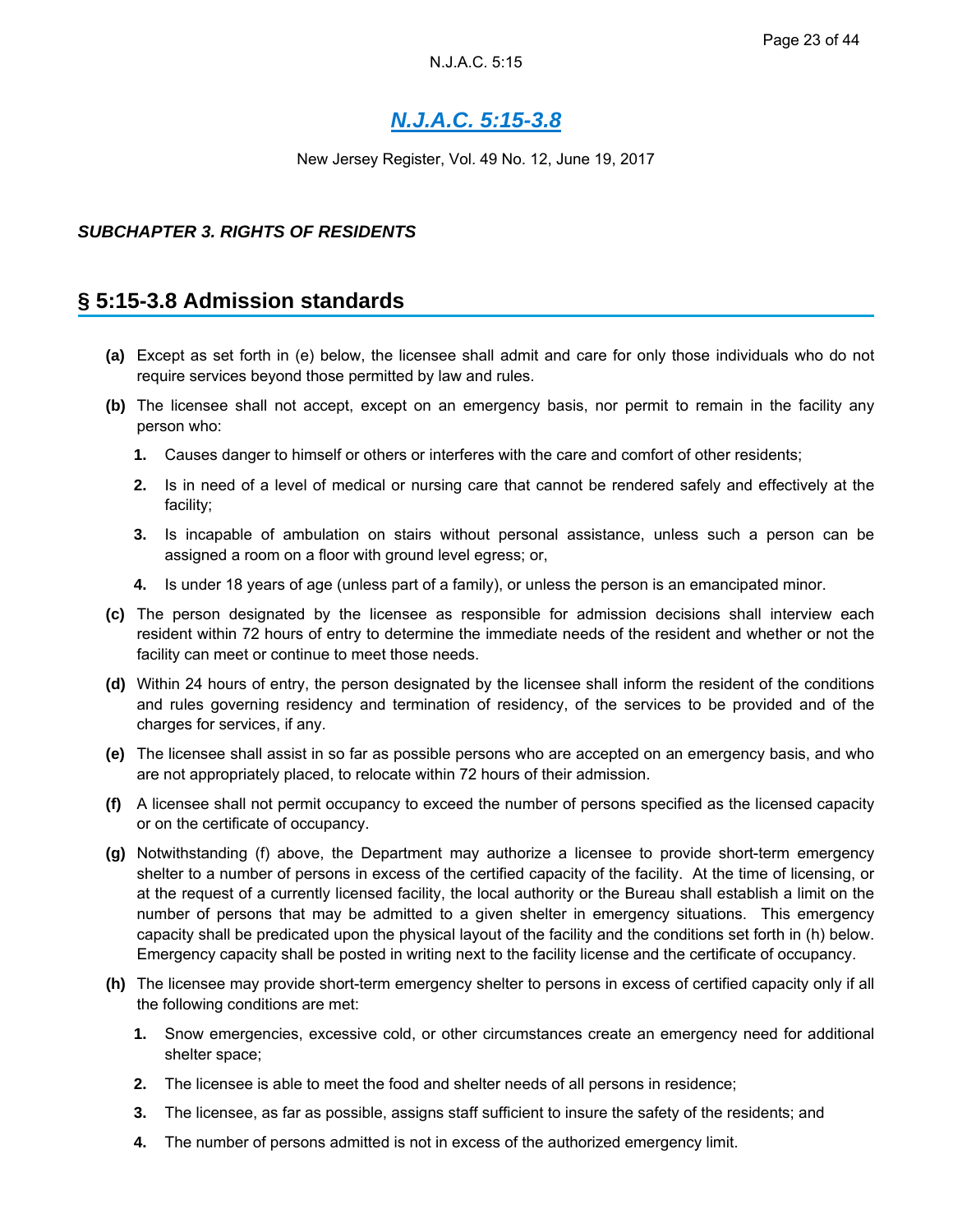**(i)** No licensee shall deny admission to a person, nor remove a resident, based upon race, religion or national origin.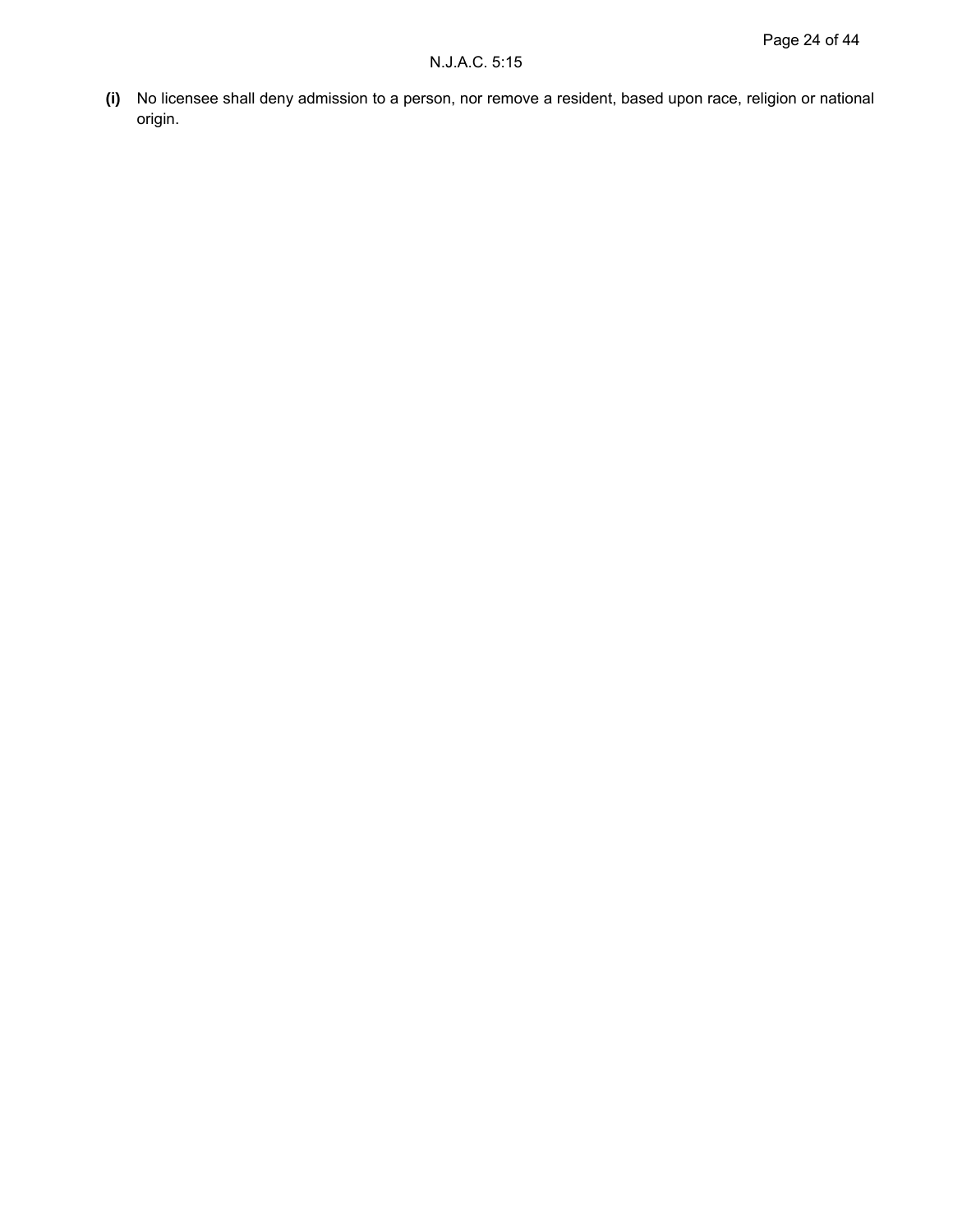New Jersey Register, Vol. 49 No. 12, June 19, 2017

#### *SUBCHAPTER 3. RIGHTS OF RESIDENTS*

### **§ 5:15-3.9 Discharge or removal**

- **(a)** A licensee may remove a resident under the terms set forth in the facility rules, which rules may provide for a time limit for occupancy. The licensee shall notify the County Board of social services, municipal welfare, advocacy or other involved groups for assistance and advice for alternate living arrangement before moving a resident.
- **(b)** In the event of transfer to a health, mental health, or other facility, the licensee shall send identifying information and identification of the resident's representative and physician, if available.
- **(c)** Prior to removal of a resident for breach of the house rules the licensee shall explain to the resident(s) the basis for removal and give the resident an opportunity to correct the behavior. A resident who is a danger to him or herself or another may be removed without the notice required in (a) above.
- **(d)** The licensee shall return to the resident, representative, or other appropriate individual or agency any monies, property, or items of value which came into the possession of the operator or licensee after discharge or transfer of the resident.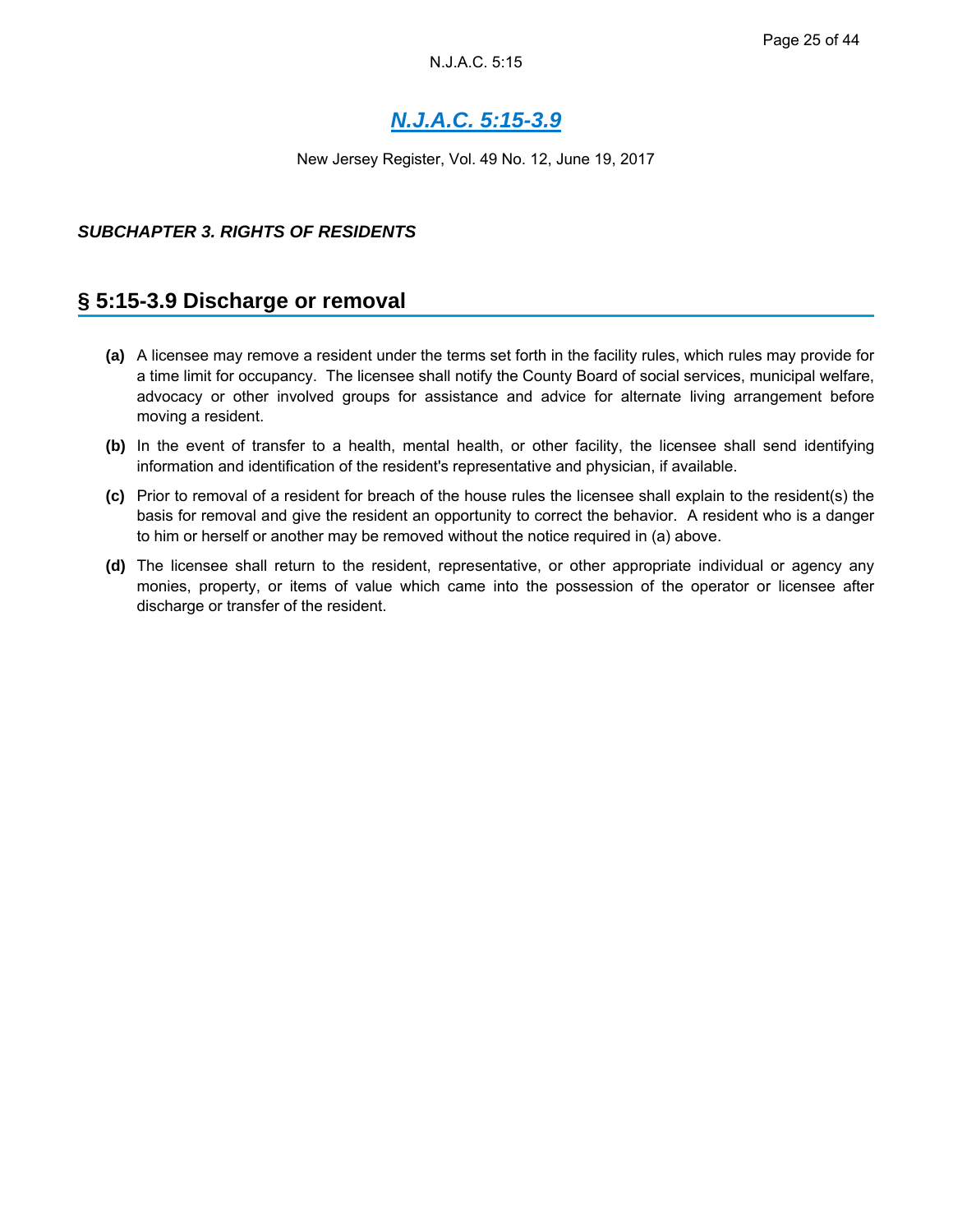# *N.J.A.C. 5:15-3.10*

New Jersey Register, Vol. 49 No. 12, June 19, 2017

### *SUBCHAPTER 3. RIGHTS OF RESIDENTS*

## **§ 5:15-3.10 Resident funds and valuables**

A licensee who receives any funds or property from a resident or who acts in any way as a financial agent for a resident, either formally or informally, shall issue a signed receipt to the resident noting the date, amount, or description of property and the nature of the transaction. Records of all transactions shall be maintained as part of the operator's permanent records.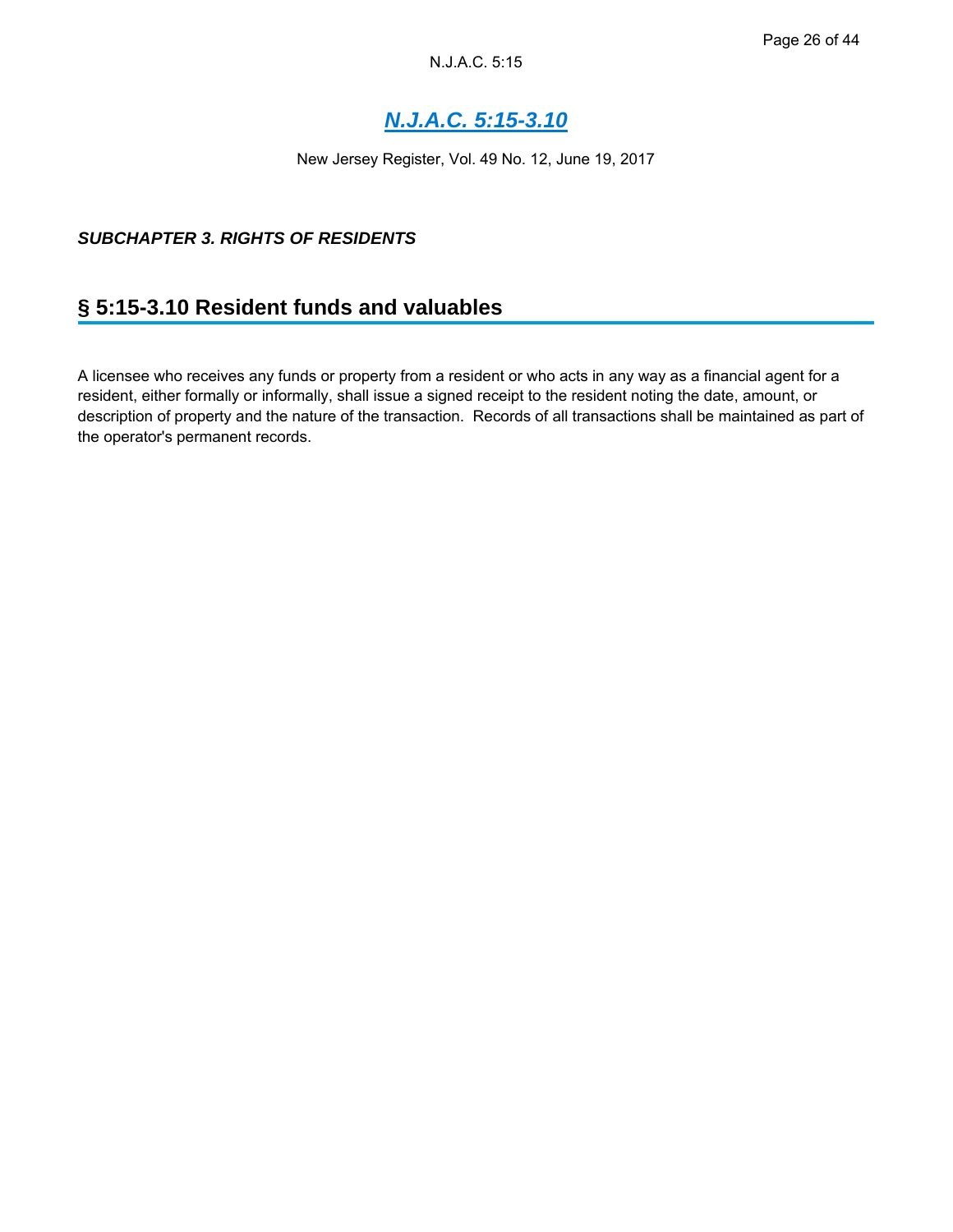New Jersey Register, Vol. 49 No. 12, June 19, 2017

#### *SUBCHAPTER 3. RIGHTS OF RESIDENTS*

## **§ 5:15-3.11 Resident fund accounts**

- **(a)** The licensee may offer a resident an opportunity to place personal funds in a facility-maintained account;
- **(b)** The licensee shall not require a resident to maintain a personal fund account at the facility against the resident's wish, unless it is required by the facility's rules;
- **(c)** The licensee shall provide for the safekeeping and accountability of resident funds;
- **(d)** The licensee shall hold resident funds in trust for the sole use of the resident and shall not use these funds for any other purpose;
- **(e)** Resident funds shall not be commingled with the personal funds of the licensee or the operating funds of the facility or become an asset of the licensee;
- **(f)** The resident may terminate the personal fund account at any time unless it is a condition of occupancy, in which case termination of the personal fund account is a cause for removal;
- **(g)** No service fee shall be charged by the licensee for maintaining a fund account for a resident;
- **(h)** Each resident shall have the opportunity, during regular business hours, to examine his or her personal fund account records upon request.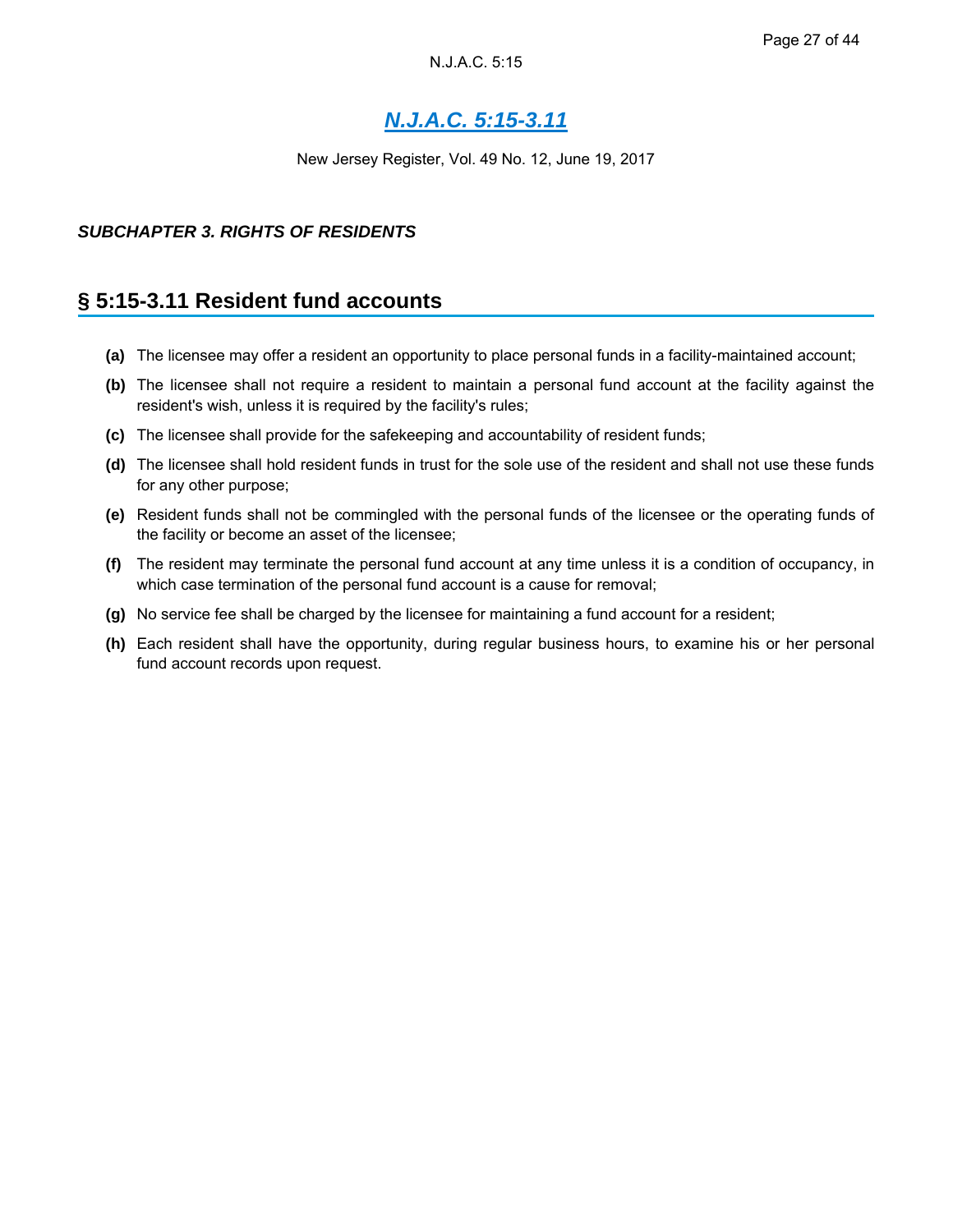# *N.J.A.C. 5:15-4.1*

New Jersey Register, Vol. 49 No. 12, June 19, 2017

### *SUBCHAPTER 4. FACILITY REQUIREMENTS*

## **§ 5:15-4.1 General requirements**

A licensee shall afford any officer or duly authorized employee or agent of the public officer or Bureau full access at any time to the residents, grounds, and buildings. During facility business hours, employees or agents of the public officer or Bureau shall have access to books and papers relating to the facility.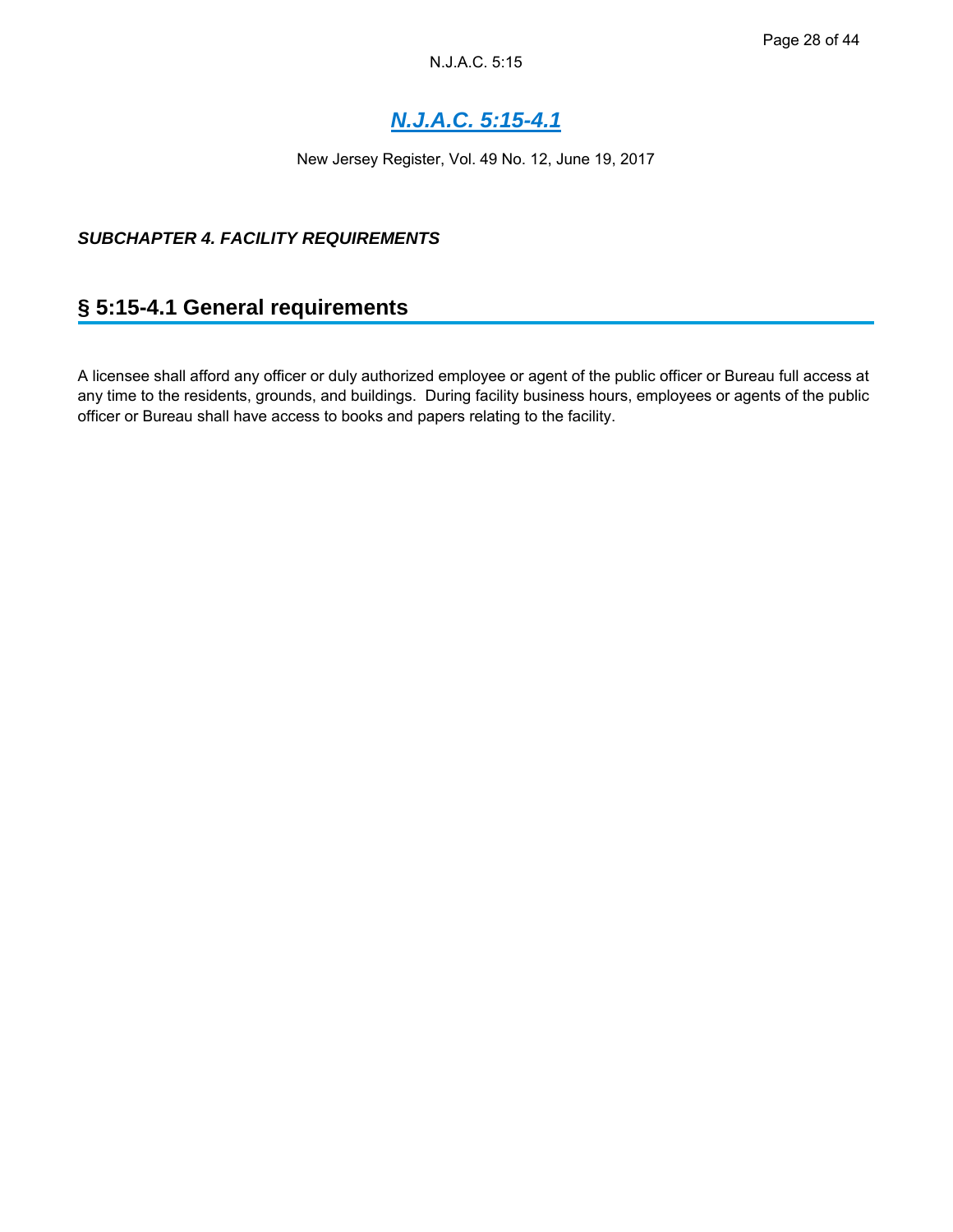Page 29 of 44

## *N.J.A.C. 5:15-4.2*

New Jersey Register, Vol. 49 No. ÝÝ, Ö^&^{ ^à^¦ fri, 2017

#### *SUBCHAPTER 4. FACILITY REQUIREMENTS*

### **§ 5:15-4.2 Building standard requirements**

- **(a)** A building newly constructed after May 1, 1989由北纳A¢ã@<sup>\*</sup>Ad<sup>o</sup>&č<sup>1</sup>Aq [åããå4] use as a shelter æc<sup>y</sup>l T  $\hat{\mathcal{B}}$   $\hat{\mathcal{B}}$   $\hat{\mathcal{B}}$   $\hat{\mathcal{B}}$   $\hat{\mathcal{B}}$  and the Uniform Construction Code for  $\tilde{\mathcal{O}}$ <sup>1</sup> [ $\hat{\mathcal{B}}$  and  $\hat{\mathcal{B}}$  and  $\hat{\mathcal{B}}$  and  $\hat{\mathcal{B}}$  and  $\hat{\mathcal{B}}$  and  $\hat{\mathcal{B}}$  and  $\hat{\mathcal{B}}$  and  $\hat{\math$ residency is for less than 30 days or R-2 if residency is for 30 days or more.
- **(b)** A shelter existing on May 1, 1989  $\mathcal{Q}$ al  $\mathcal{R}$  +  $\{ \mathcal{A} \in \mathcal{A} \land \mathcal{A} \land \mathcal{A} \}$ of the Uniform Fire Code (N.J.A.C. 5:70-4) for R-1 use group structures, if residency is for less than 30 days, or for R-2 if residency is for 30 days or more.
- **(c)** A structure used as a shelter for women and children where residency is for 30 days or more, and which has not been certified as lead-free pursuant to *N.J.A.C. 5:17* and which was constructed before 1978, shall be maintained in accordance with the lead-safe maintenance requirements for multiple dwellings established at *N.J.A.C. 5:10-6.6*.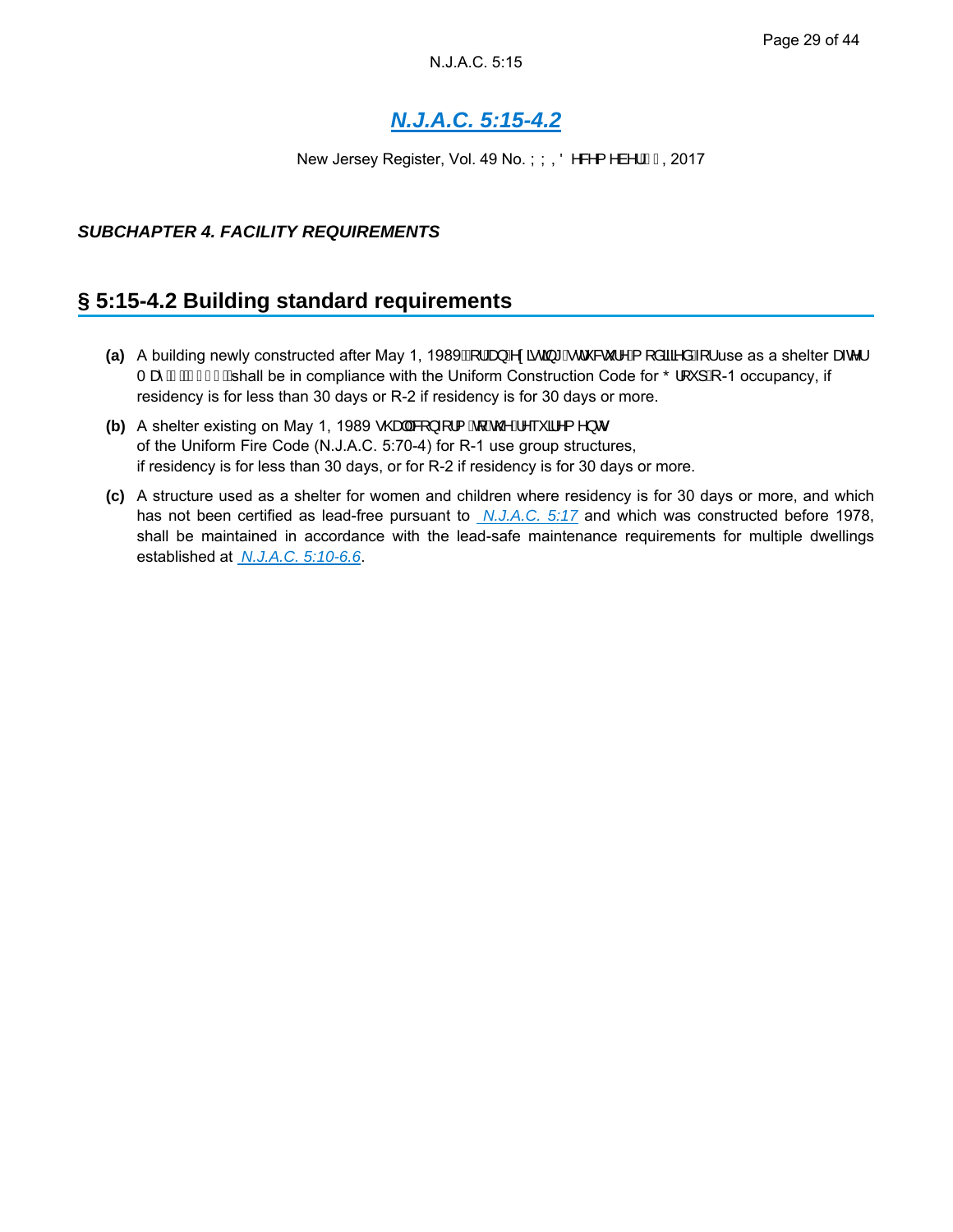New Jersey Register, Vol. 49 No. 12, June 19, 2017

### *SUBCHAPTER 4. FACILITY REQUIREMENTS*

## **§ 5:15-4.3 Equipment and furnishings requirements**

- **(a)** The licensee shall provide equipment and furnishings which support daily activities and do not endanger resident health, safety, and well-being.
- **(b)** All equipment and furnishings shall be durable, clean, and appropriate for their intended function.
- **(c)** The facility must furnish each resident, whether an adult or a child, with a clean bed (or cribs for infants) a minimum of 27 inches in width, solidly constructed, and in good repair which has clean and wellconstructed bedding.
- **(d)** Each resident shall be supplied with:
	- **1.** Sheets;
	- **2.** A pillow case;
	- **3.** At least one blanket;
	- **4.** Towels;
	- **5.** Soap;
	- **6.** Toilet tissue; and,
	- **7.** A toothbrush and toothpaste.
- **(e)** Bed linens, blankets, and towels shall be clean and washable; and sufficient in number for changes when necessary.
- **(f)** All operable windows must be equipped with screens and locks.
- **(g)** Light fixtures must be shaded to prevent glare. All electrical outlets accessible to children must be adequately protected.
- **(h)** Dining areas must be furnished with dining tables and chairs appropriate to the size and function of the facility.
- **(i)** Living rooms, sitting rooms, lounges, and recreation areas must be furnished with tables, chairs, lighting fixtures, and other equipment appropriate to the size and function of the specific area and of the facility.
- **(j)** Heating systems must be maintained in good working order and shall be able to maintain a temperature of at least 65 degrees Fahrenheit when the outside temperature is zero degrees Fahrenheit.
- **(k)** All family shelters shall insure that all painted interior areas are free from chipping, peeling or flaking paint and that all paint used in these areas is lead-free.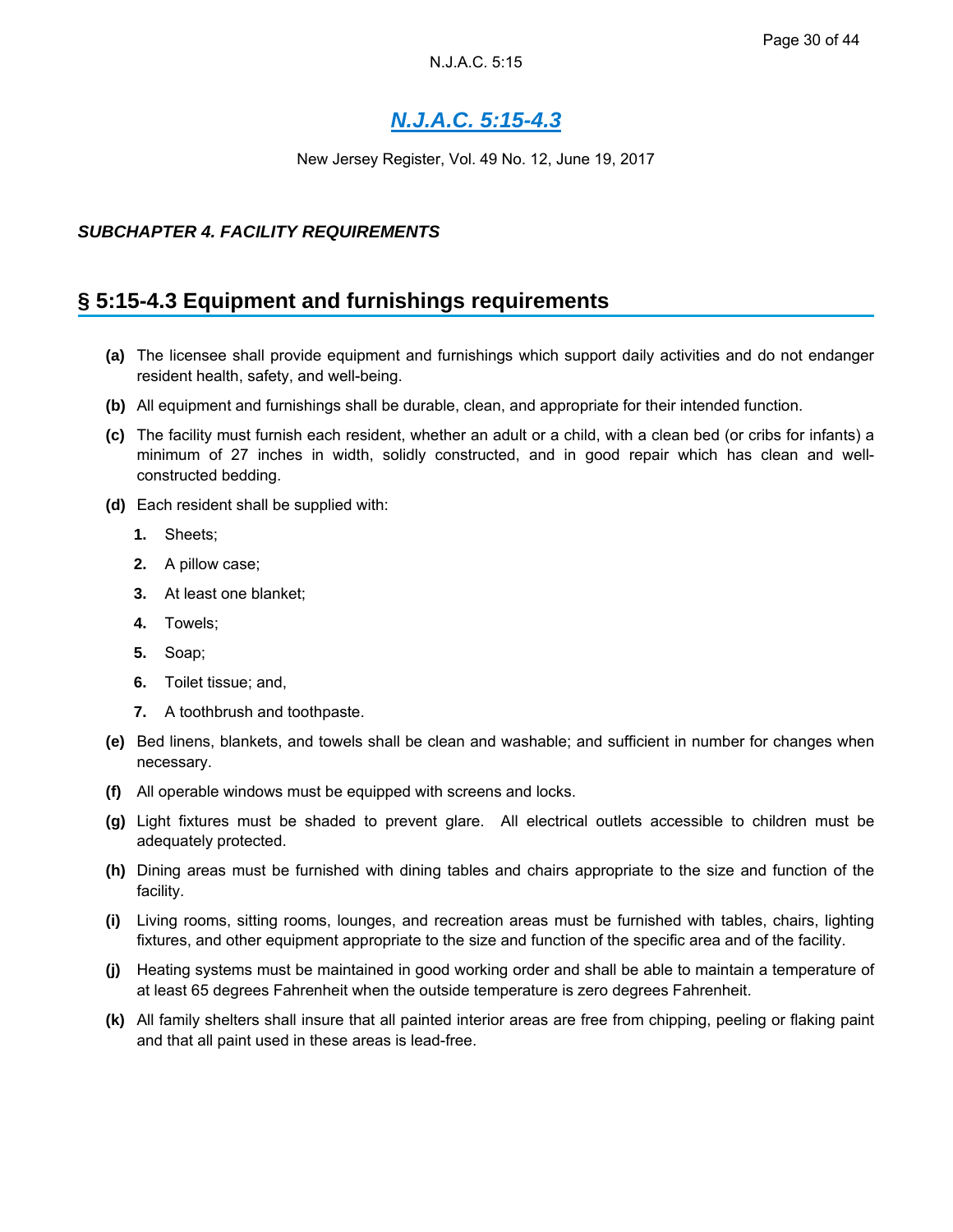# *N.J.A.C. 5:15-4.4*

New Jersey Register, Vol. 49 No. 12, June 19, 2017

### *SUBCHAPTER 4. FACILITY REQUIREMENTS*

# **§ 5:15-4.4 Laundry facilities**

If provided, laundry facilities shall be located in a clean, dry, well-lighted area.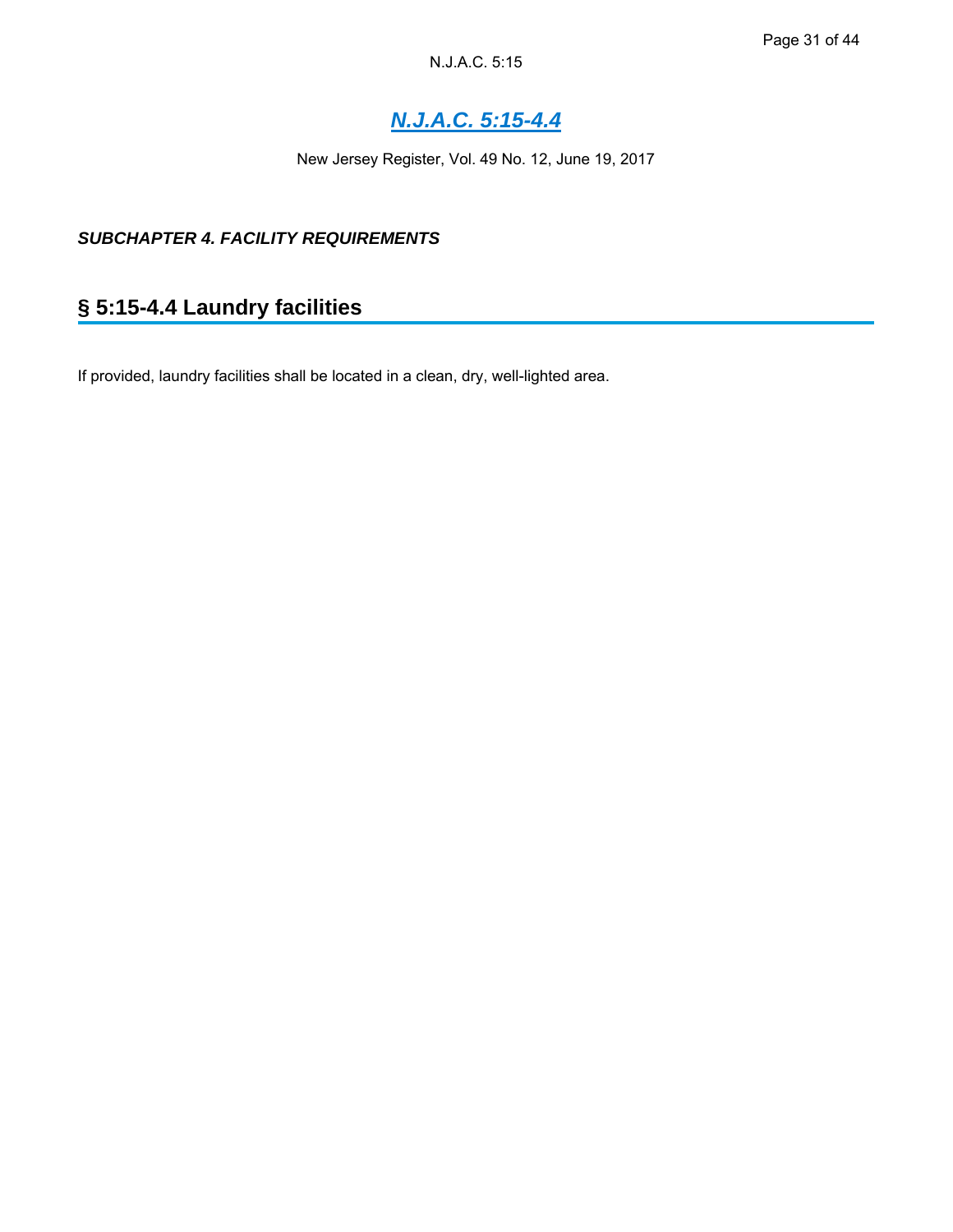# *N.J.A.C. 5:15-4.5*

New Jersey Register, Vol. 49 No. 12, June 19, 2017

### *SUBCHAPTER 4. FACILITY REQUIREMENTS*

## **§ 5:15-4.5 Posting areas**

The licensee shall maintain areas suitable for posting required notices, documents, and other written materials in locations visible to, and accessible to, residents, staff, and visitors.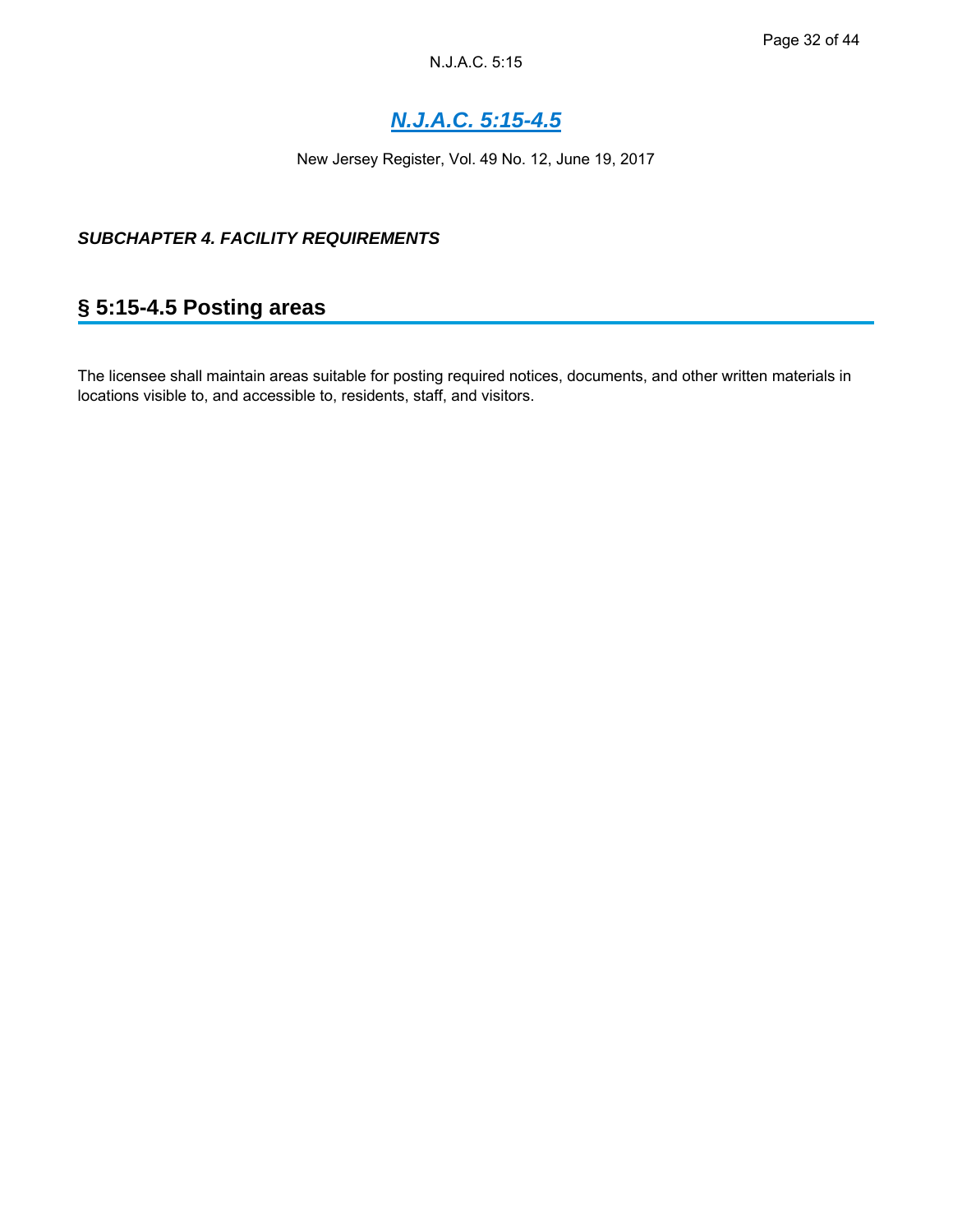## *N.J.A.C. 5:15-4.6*

New Jersey Register, Vol. 49 No. 12, June 19, 2017

#### *SUBCHAPTER 4. FACILITY REQUIREMENTS*

## **§ 5:15-4.6 Housekeeping**

- **(a)** All areas of the facility shall be free of vermin, rodents, and trash.
- **(b)** All areas of the facility, including, but not limited to, the floors, walls, windows, doors, ceilings, fixtures, equipment, and furnishings shall be clean and free from strong odors.
- **(c)** Blankets and pillows shall be laundered as often as necessary for cleanliness and freedom from odors.
- **(d)** Adequate, properly maintained supplies and equipment for housekeeping functions shall be provided.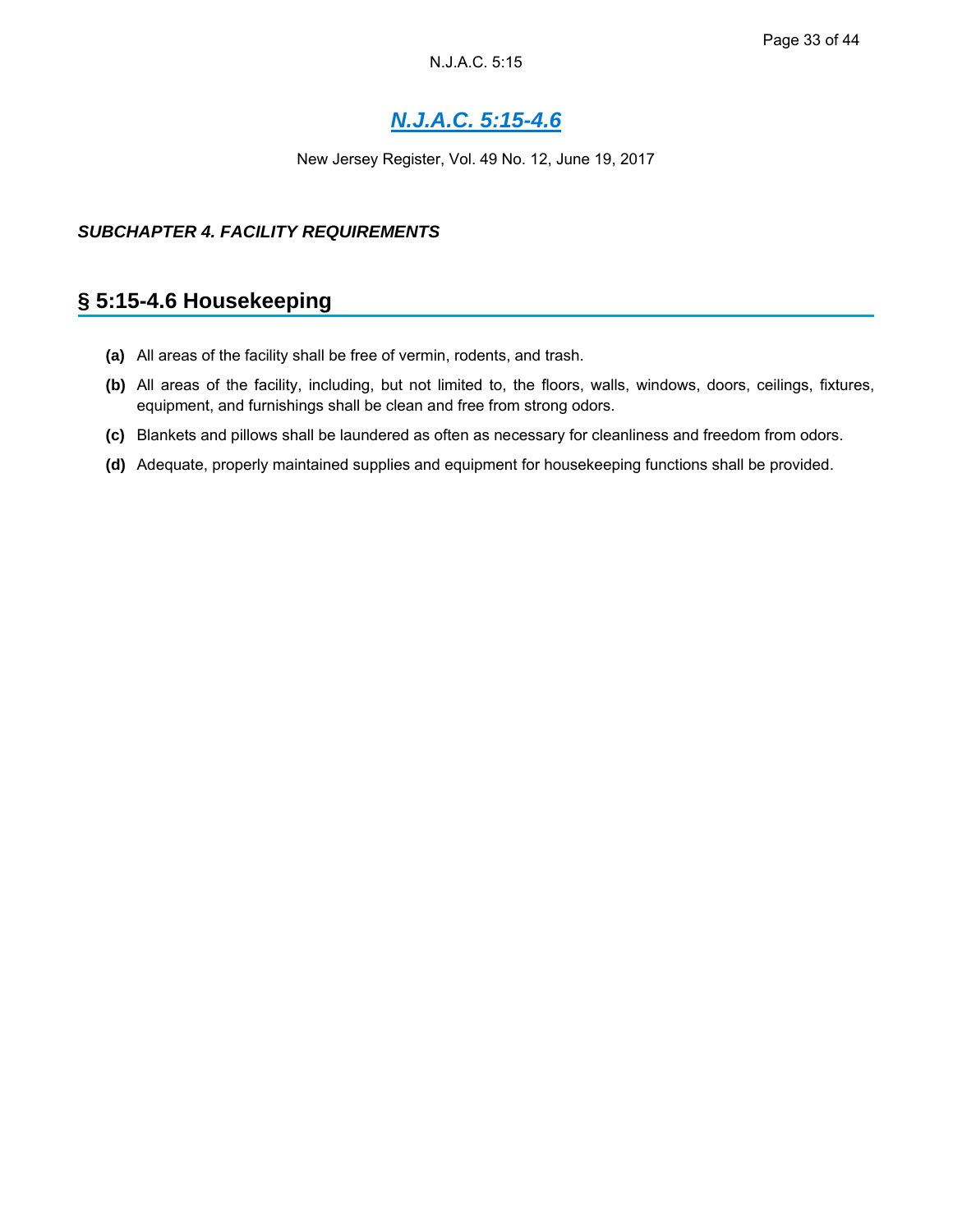New Jersey Register, Vol. 49 No. 12, June 19, 2017

#### *SUBCHAPTER 4. FACILITY REQUIREMENTS*

# **§ 5:15-4.7 Maintenance**

- **(a)** The licensee of each facility shall ensure the continued maintenance of the facility.
- **(b)** The building and grounds shall be maintained in a clean, orderly condition and in good repair.
- **(c)** All equipment and furnishings shall be maintained in a clean, orderly condition and in good working order.
- **(d)** Walls and ceiling covering shall be free of peeling paint.
- **(e)** Floors and floor coverings shall be free of cracks and missing or raised portions which constitute a safety hazard.
- **(f)** Electrical systems including appliances, cords, and switches shall be maintained in good working order.
- **(g)** Plumbing and plumbing fixtures shall be maintained in good working order.
- **(h)** Ventilation, air conditioning, and air-changing systems, if provided, shall be maintained in good working order.
- **(i)** Windows and screens shall be kept clean and in good repair.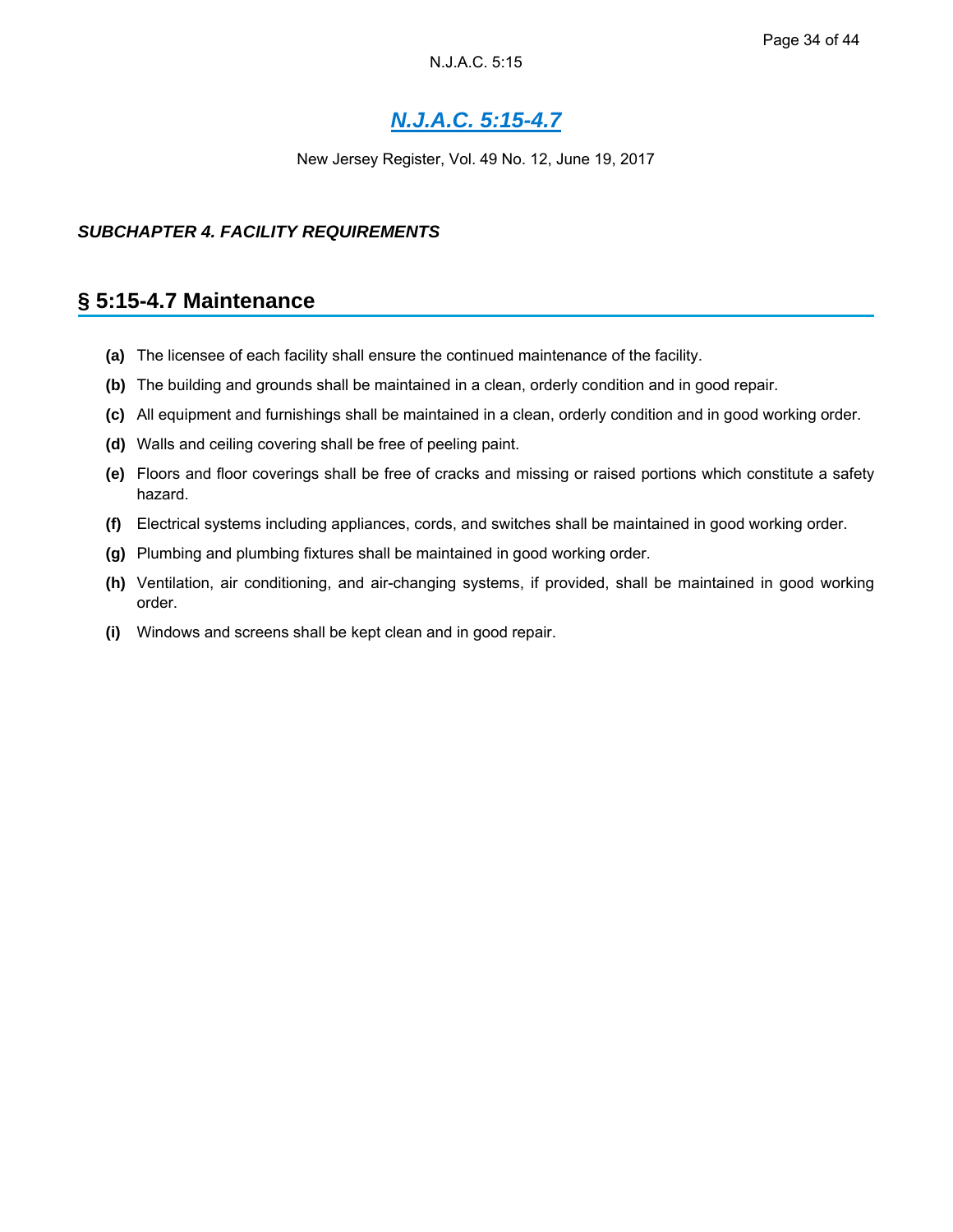New Jersey Register, Vol. 49 No. 12, June 19, 2017

#### *SUBCHAPTER 4. FACILITY REQUIREMENTS*

## **§ 5:15-4.8 Safety procedures**

- **(a)** Chain locks, hasps, bars, padlocks, and similar devices must not be used in any communal area in a way that would inhibit access to an exit.
- **(b)** Doors in residents' rooms in Class III facilities must be able to be secured by the resident, provided such doors can be unlocked from the outside and the inside and keys are available to supervisory and security staff at all times.
- **(c)** Residents shall not have access to storage areas used for cleaning agents, bleaches, insecticides, or any other poisonous, dangerous, or flammable material, unless necessary for work they are performing.
- **(d)** Hallways and corridors shall not be used for storage of equipment or trash.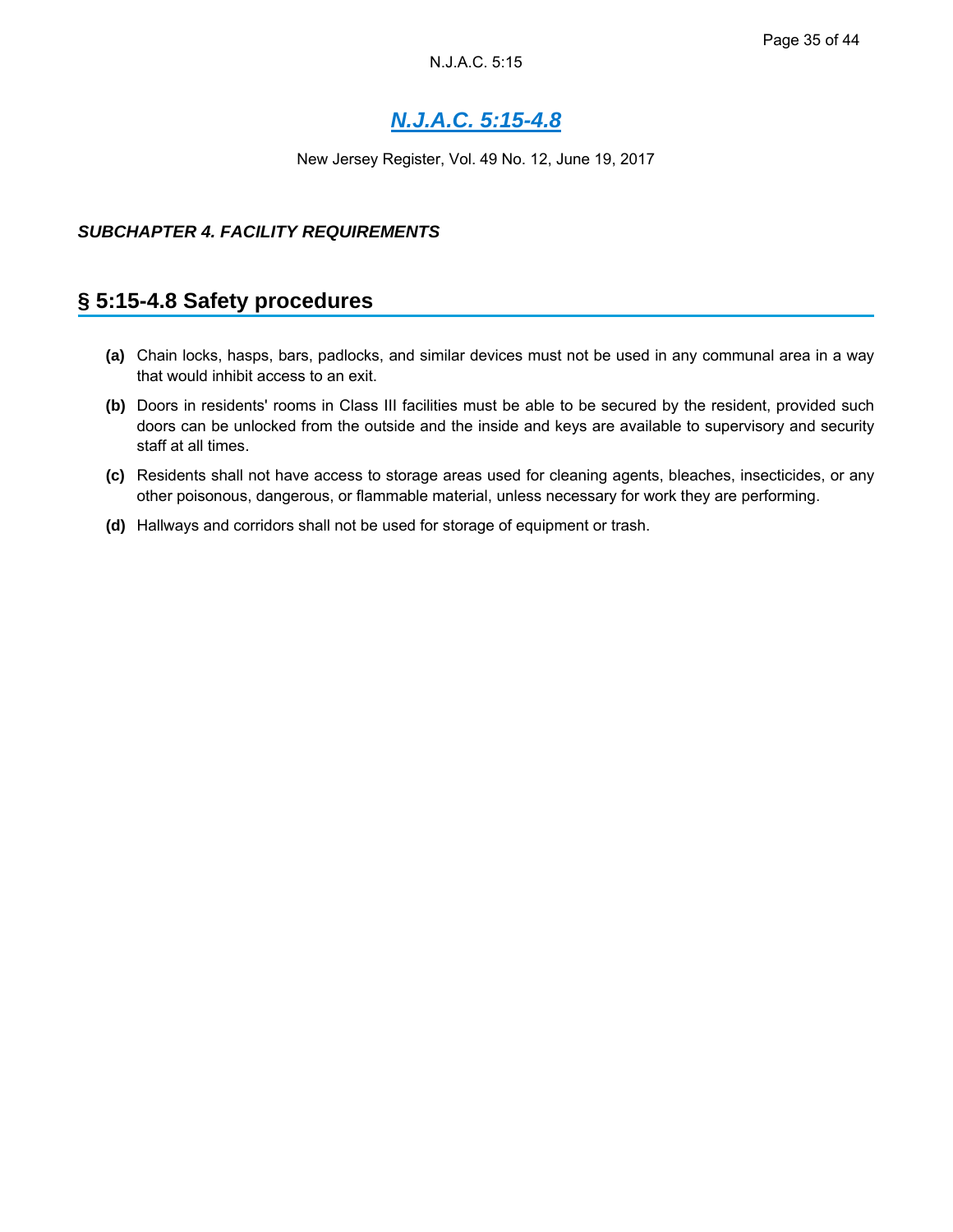# *N.J.A.C. 5:15-4.9*

New Jersey Register, Vol. 49 No. 12, June 19, 2017

#### *SUBCHAPTER 4. FACILITY REQUIREMENTS*

## **§ 5:15-4.9 Kitchens; sanitation and sanitary procedures**

- **(a)** All kitchens or food services and preparation areas shall be well-lighted and ventilated, and provided with essential and proper equipment adequate for the number of residents to be served, for storage, refrigeration, freezing, preparation, and serving of food.
- **(b)** Food service areas must be provided with sufficient and suitable space and equipment to maintain efficient and sanitary operation of all required functions.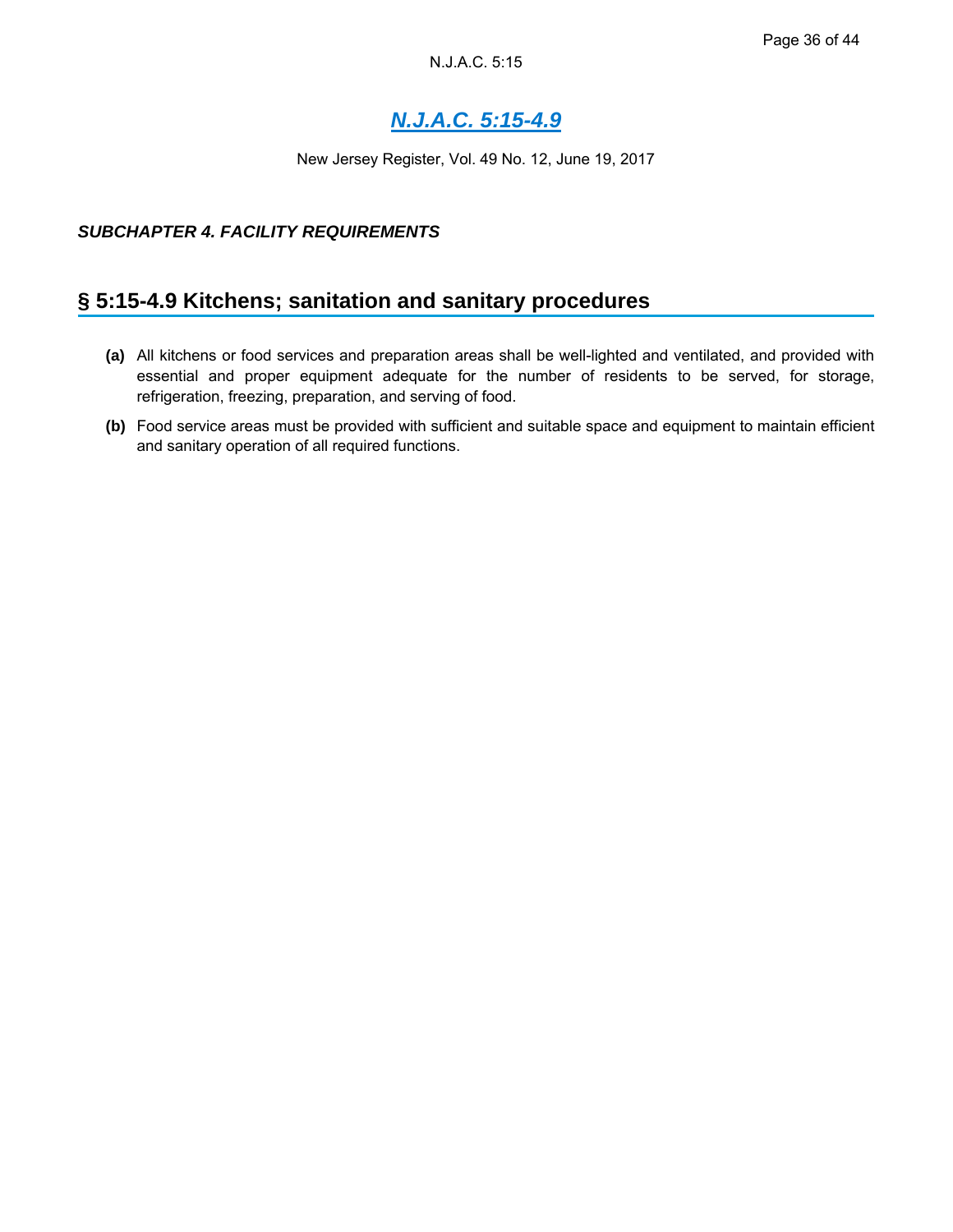New Jersey Register, Vol. 49 No. 12, June 19, 2017

#### *SUBCHAPTER 4. FACILITY REQUIREMENTS*

## **§ 5:15-4.10 Space requirements for shelters**

- **(a)** Every Class I and III emergency shelter for the homeless shall contain at least 80 square feet of space for each occupant which shall be calculated on the basis of total gross floor area. For the purposes of this subsection children under the age of 36 months shall not be considered occupants.
- **(b)** Every Class II emergency shelter for the homeless shall contain at least 60 square feet of space for each occupant which shall be calculated on the basis of total gross floor area.
- **(c)** Every Class I and III emergency shelter providing food services shall have space for dining and leisure activities.
- **(d)** When not in use, dining space may be used as leisure space.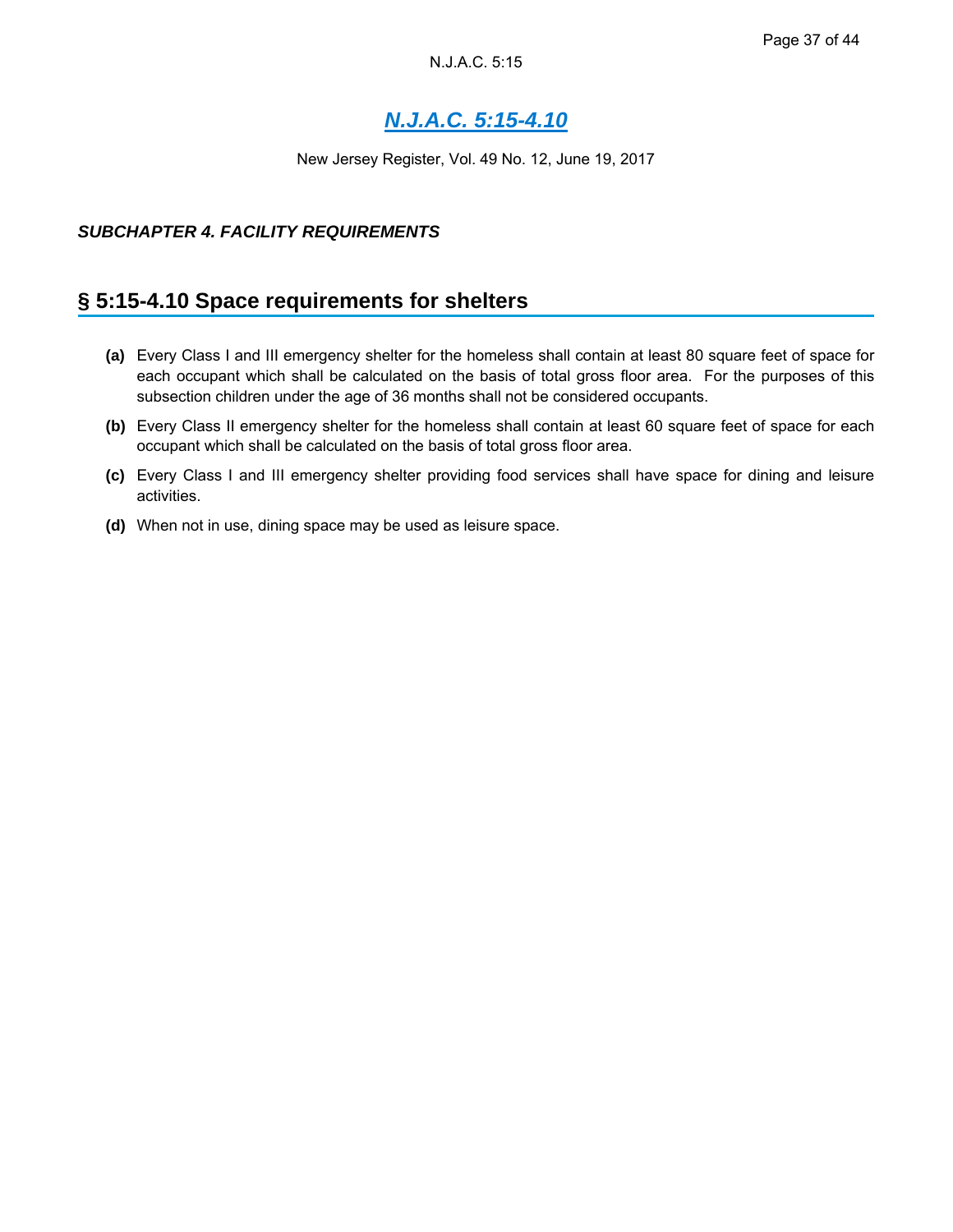New Jersey Register, Vol. 49 No. 12, June 19, 2017

#### *SUBCHAPTER 4. FACILITY REQUIREMENTS*

### **§ 5:15-4.11 Bath and toilet facilities**

- **(a)** There shall be a minimum of one tub or shower for every 20 individual residents and one sink and one toilet for every 20 residents. Urinals may be substituted for no more than one half of the total toilets required. Separate bathrooms shall be provided for male adults and female adults in ratios appropriate to the percentage of male adults and female adults in the facility census.
- **(b)** Facilities shall provide adequate space and equipment, such as bathtubs, portable tubs, and basins, for the bathing and changing of infants and young children.
- **(c)** Facilities shall assure that bathing and toilet facilities are accessible and in working order with hot and cold water 24 hours a day.
- **(d)** Curtains, dividers, partitions, private stalls, or other similar devices shall be utilized to afford residents privacy when using toilets, showers, and tubs. Private areas for changing clothes shall be provided.
- **(e)** Bathrooms shall be cleaned as often as is necessary to maintain sanitary conditions.
- **(f)** Hot water for bathing and washing shall be maintained at a temperature of 120 degrees Fahrenheit.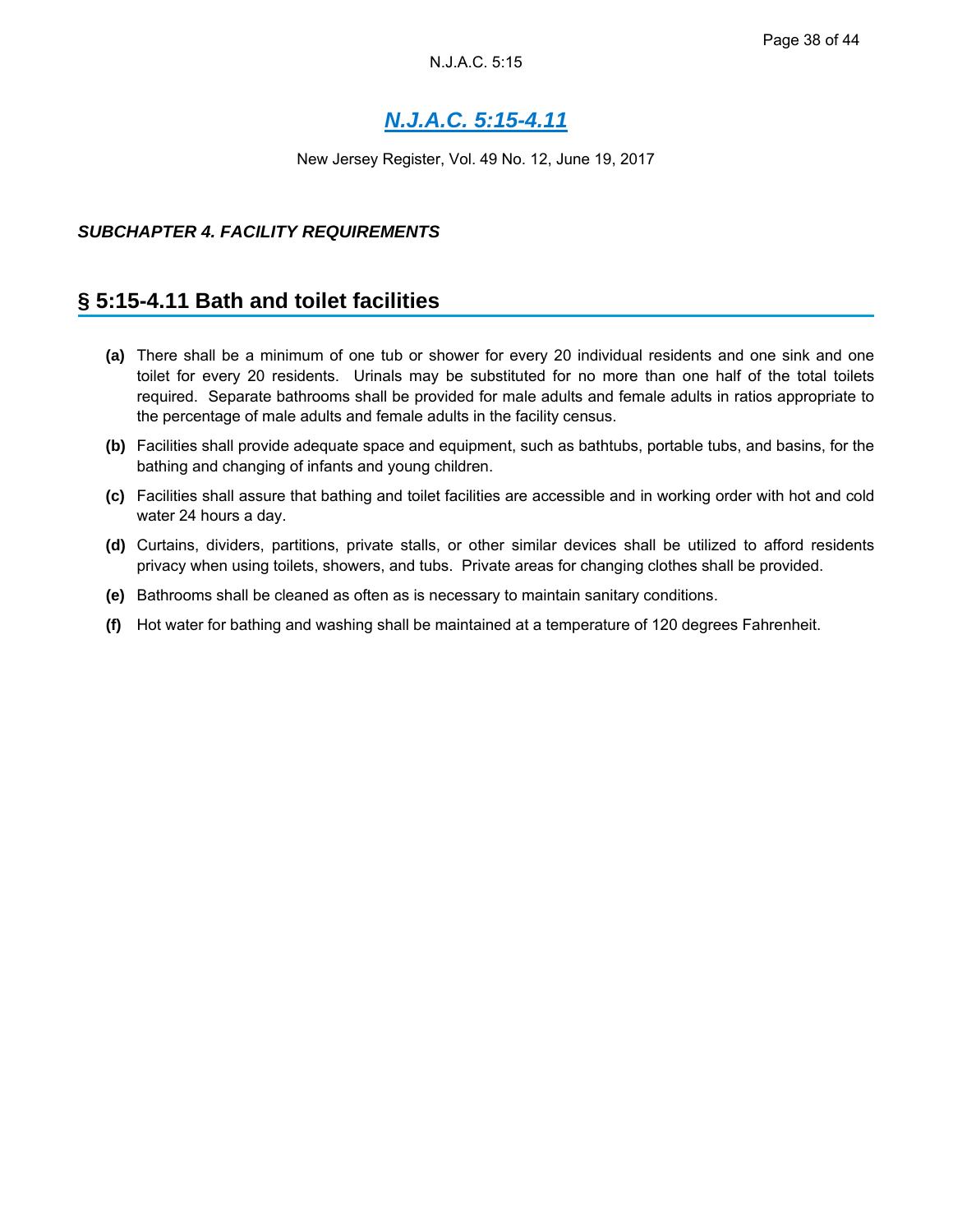New Jersey Register, Vol. 49 No. 12, June 19, 2017

### *SUBCHAPTER 4. FACILITY REQUIREMENTS*

## **§ 5:15-4.12 Sleeping rooms; adult shelter facilities**

- **(a)** Sleeping rooms for two or more residents shall conform to the following:
	- **1.** A minimum of two feet shall be maintained between beds and for aisles;
	- **2.** Sleeping rooms shall have no more people sleeping therein than can be adequately provided for;
	- **3.** Separate sleeping rooms shall be provided for men and women;
	- **4.** If partitions are used to subdivide sleeping areas within the same room, their minimum height shall be sufficient to afford individual privacy, approximately five feet high;
	- **5.** Partitions separating sleeping rooms from other rooms shall be ceiling high and smoke tight;
	- **6.** All sleeping rooms shall be adequately lighted and adequately ventilated;
	- **7.** Bedrooms shall open directly into exit corridors or into a common area leading to an exit corridor;
	- **8.** A passageway or corridor may not be used as a bedroom;
	- **9.** Bedrooms shall have individual, lockable storage lockers for resident belongings. Each locker shall be large enough to accommodate winter clothing;
	- **10.** Adequate storage space for cleaning supplies and equipment shall be provided.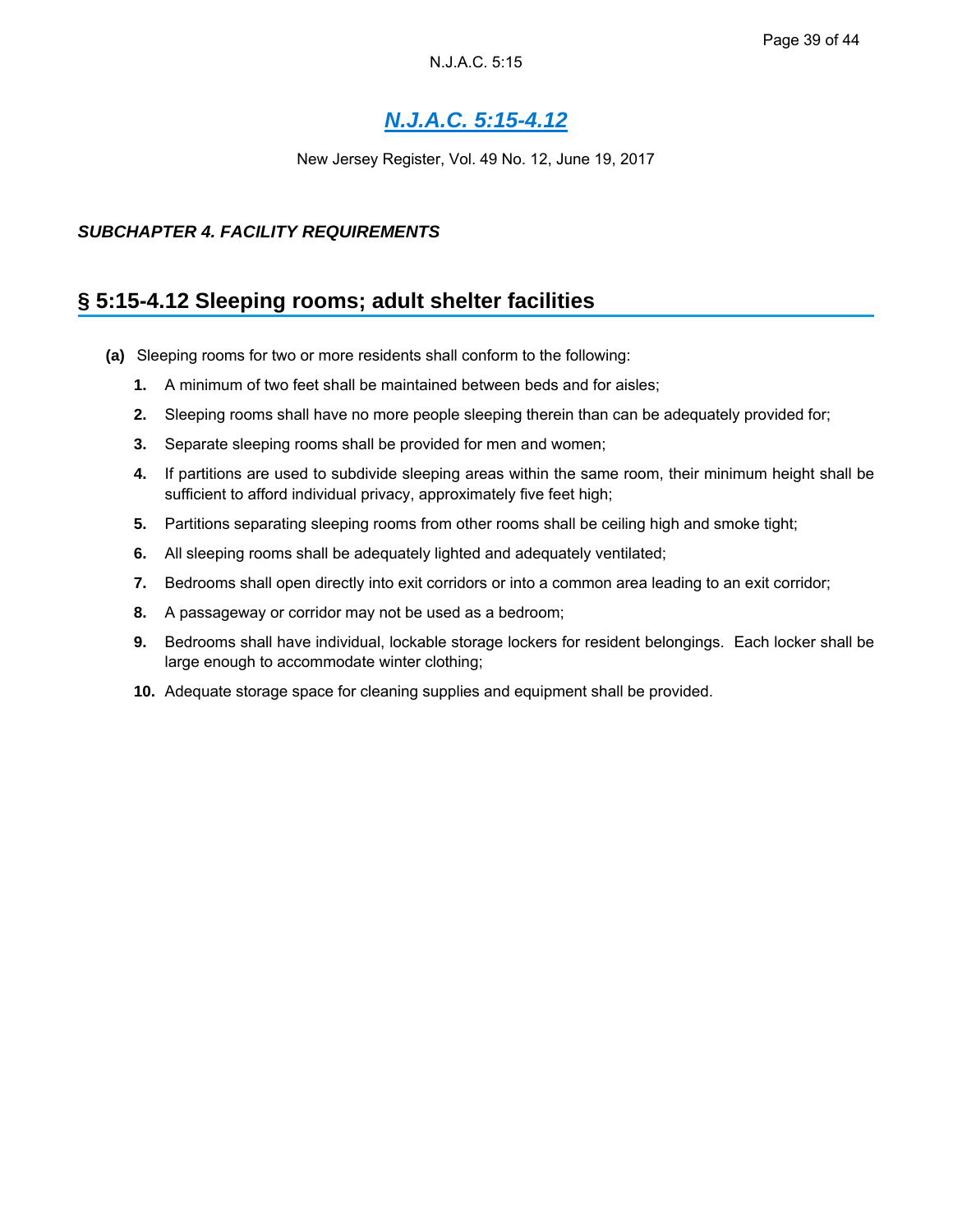# *N.J.A.C. 5:15-4.13*

New Jersey Register, Vol. 49 No. 12, June 19, 2017

*SUBCHAPTER 4. FACILITY REQUIREMENTS*

**§ 5:15-4.13 (Reserved)**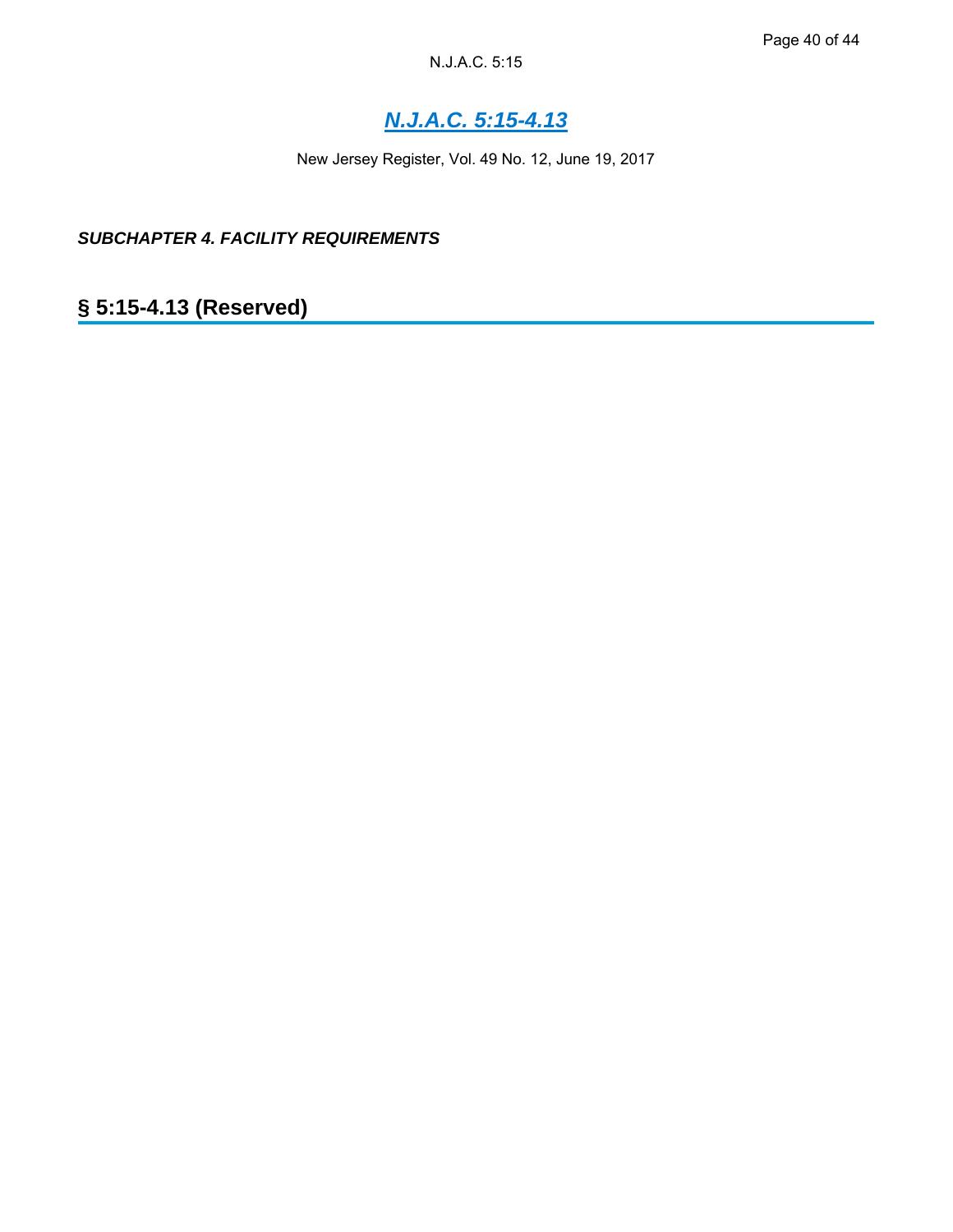New Jersey Register, Vol. 49 No. 12, June 19, 2017

#### *SUBCHAPTER 4. FACILITY REQUIREMENTS*

## **§ 5:15-4.14 Food and dietary requirements**

- **(a)** The licensee of Class III emergency shelters shall provide residents three well balanced and nutritious meals a day. The meals may be provided on-site or off-site, either directly or through contractual arrangement or through the provision of food that the residents prepare themselves.
- **(b)** No more than 15 hours shall elapse between meals.
- **(c)** In Class III emergency shelters, the licensee shall provide refrigeration and cooking equipment capable of being used for the storage and preparation of infant formula, baby food, milk and juices.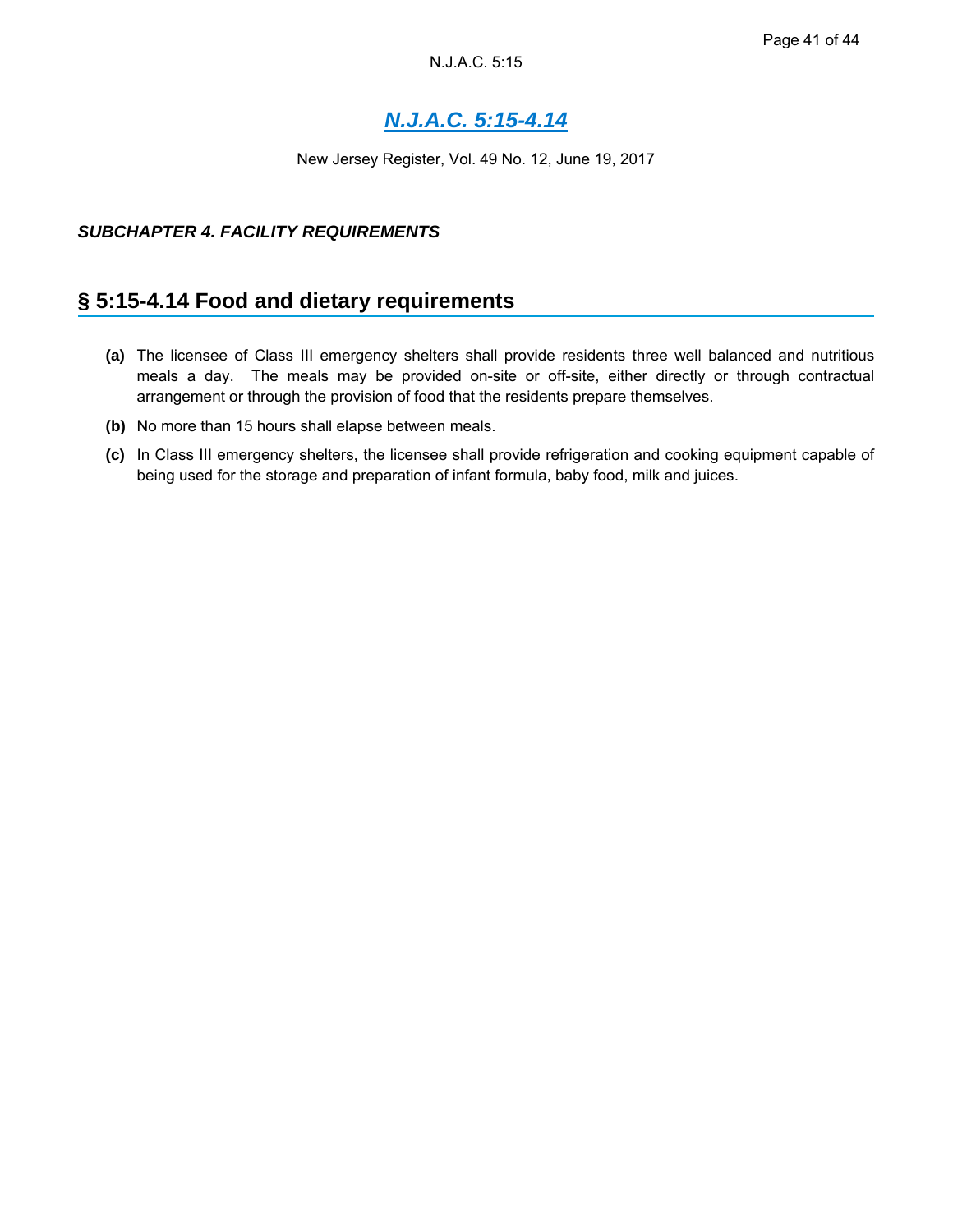New Jersey Register, Vol. 49 No. 12, June 19, 2017

#### *SUBCHAPTER 4. FACILITY REQUIREMENTS*

## **§ 5:15-4.15 Personnel**

- **(a)** The licensee shall provide staff sufficient in number and qualified by training and experience to render those services mandated by these rules.
- **(b)** A current, written staffing schedule shall be maintained on site.
- **(c)** The licensee shall maintain personnel records which are current, contain sufficient information to support placement in any position required by these rules and record all wages, benefits, reimbursements, bonuses, gifts, or payments given any employee or resident.
- **(d)** Any person working in the food service area shall have a tuberculosis skin test or a chest x-ray at the time he or she begins work and at least every 24 months thereafter. A person having a positive skin test shall be required to have a chest x-ray.
- **(e)** No individual who is suffering from a degree of mental illness or habituation or addiction to alcohol or other drugs such that the individual causes, or is likely to cause, danger to himself or others or is unable to perform his or her assigned duties, shall be employed or permitted to work as either an employee or volunteer.
- **(f)** No individual shall be permitted to work, either as an employee or volunteer, if infected with a communicable disease that might endanger the health of residents.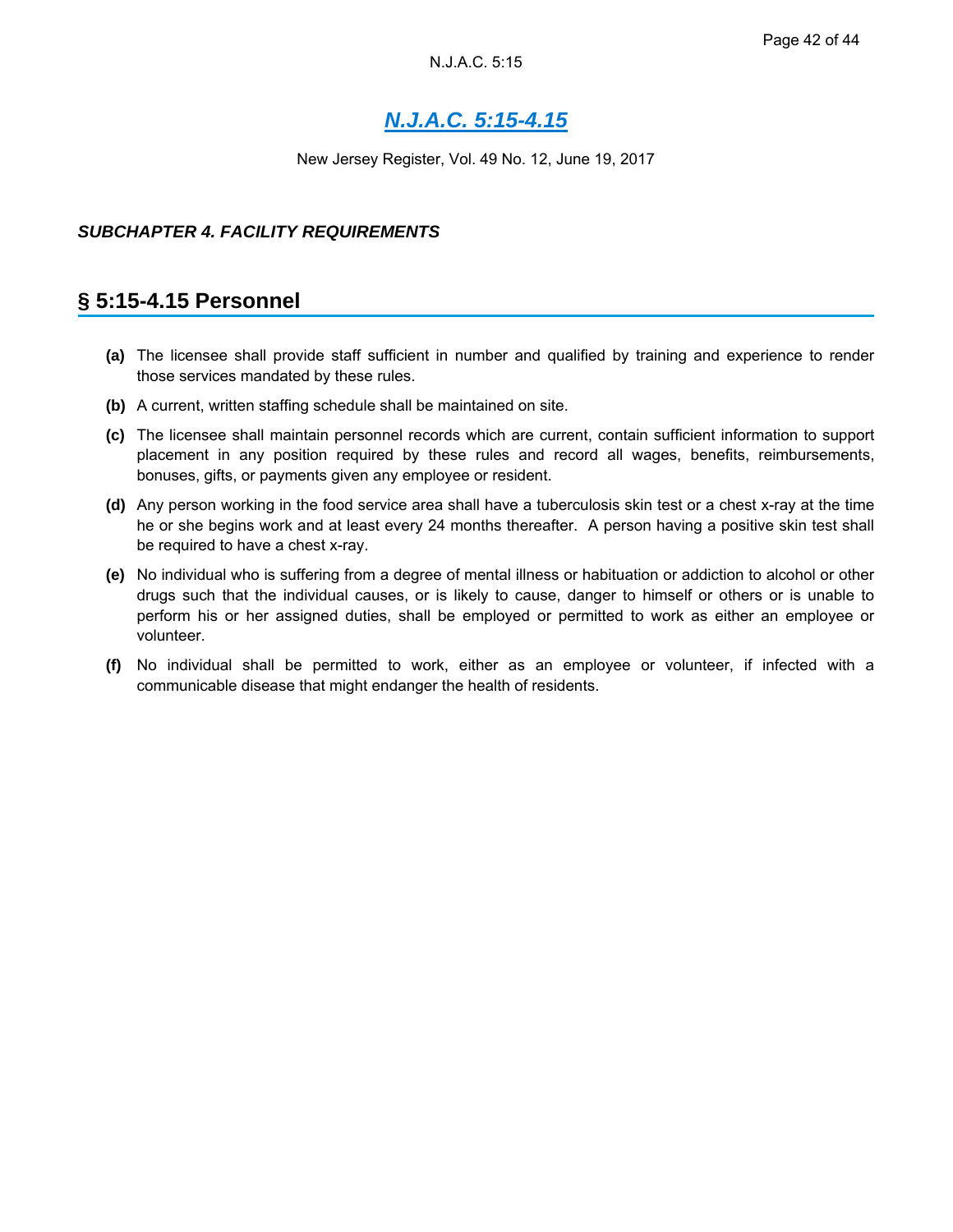New Jersey Register, Vol. 49 No. 12, June 19, 2017

#### *SUBCHAPTER 4. FACILITY REQUIREMENTS*

## **§ 5:15-4.16 Staff qualifications**

- **(a)** Each staff member shall be capable of associating with, and providing services and supervision to, the population served by the facility.
- **(b)** A sufficient number of staff who have contact with residents shall be able to communicate in the language of most of the residents, understand and carry out directions and instructions, record messages and keep records.
- **(c)** No person under 18 years of age shall be:
	- **1.** Charged with direct responsibility for the supervision of residents; or
	- **2.** Permitted to work in an on-site supervision position.